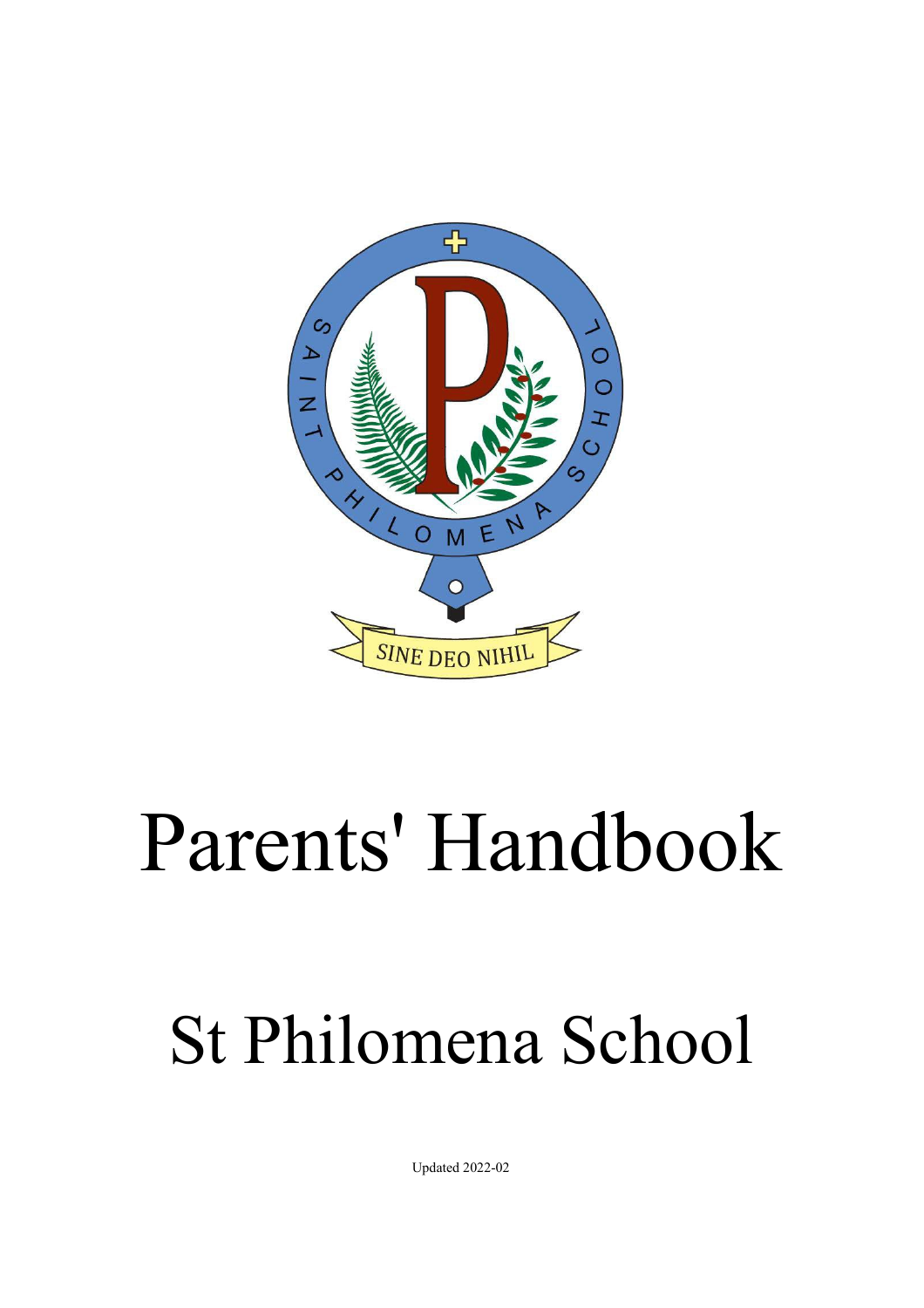# **Table of Contents**

## **Table of Contents**

| Appointments and Contact with School Staff, Teachers or Administration 20 |    |
|---------------------------------------------------------------------------|----|
|                                                                           |    |
|                                                                           |    |
|                                                                           |    |
|                                                                           |    |
|                                                                           |    |
|                                                                           |    |
|                                                                           |    |
|                                                                           |    |
|                                                                           | 29 |
|                                                                           |    |
| Carpark                                                                   |    |
| Appendix 2 QCE Assessment Guidelines for Students, 202231                 |    |
|                                                                           |    |
|                                                                           |    |

**Contact Details** Principal: Father Karl Pepping Address: 61 Koplick Rd, Park Ridge, QLD 4125 Phone: (07) 3802 0088 Fax: (07) 3802 0360 -mail: admin@stphilomena.qld.edu.auSchool

Hours: 8.00am - 2.50pm Office Hours: 8.00am - 3.30pm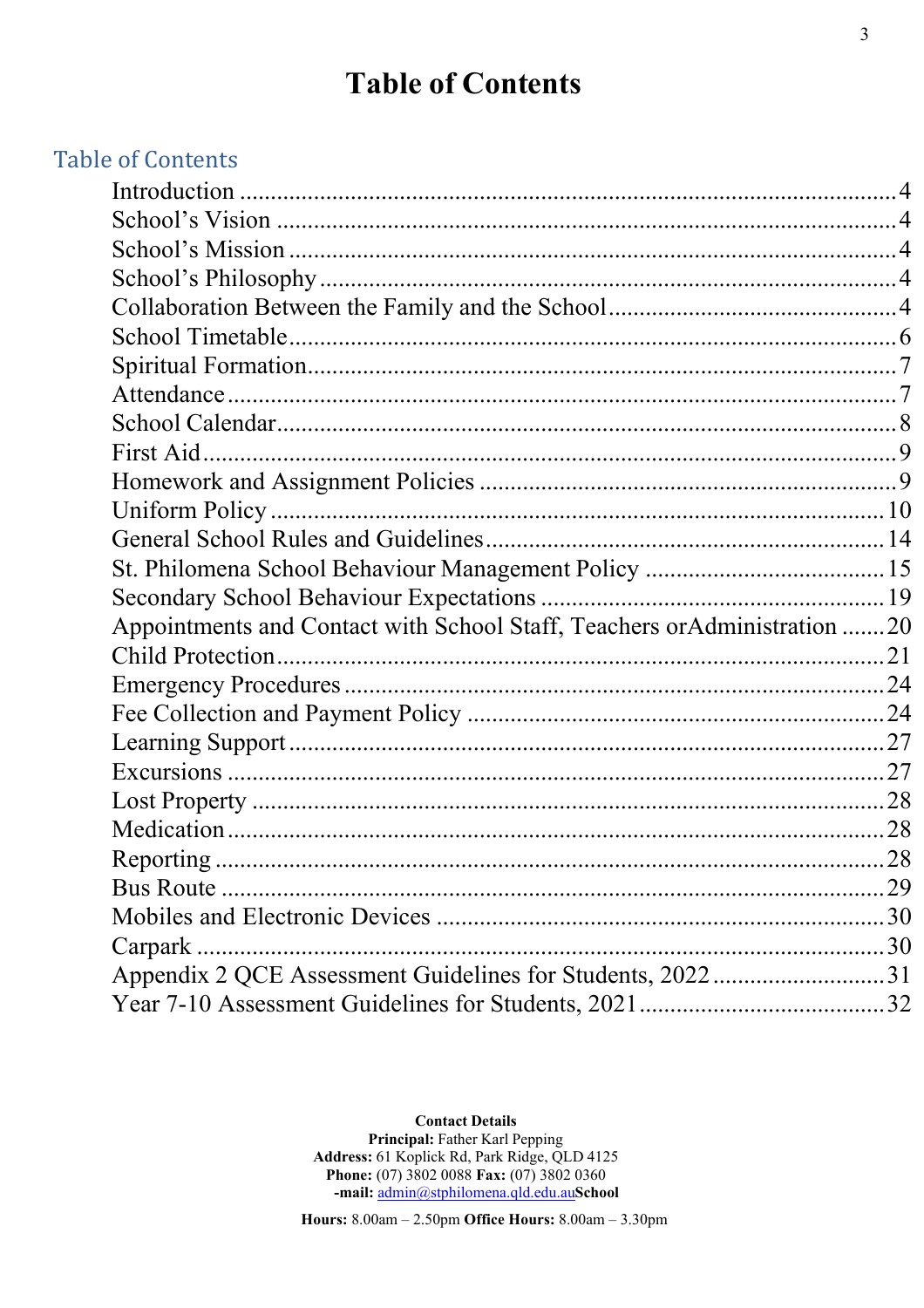# **Introduction**

<span id="page-2-0"></span>St. Philomena School is a private Independent Catholic school for Prep through to Year 12 under the guidelines of the Australia and New Zealand District of the Society of St. Pius X. This handbook is provided as a reference for parents regarding school policy.

# <span id="page-2-1"></span>**School's Vision**

Spiritually vigorous Catholic young men and women who are intelligent, cultured, healthy, vocationally prepared, social minded and patriotic, formed by a well-rounded education.

# <span id="page-2-2"></span>**School's Mission**

To cooperate with Divine grace for the formation of the true and perfect Christian.

# <span id="page-2-3"></span>**School's Philosophy**

St. Philomena School provides children with a thorough Catholic education founded upon traditional principles. The school strives ultimately to form good Catholic citizens, men and women willing and able to work for the restoration of all things in Christ, freely submitting to the reign of Our Lord in spiritual, moral, intellectual, and physical realms.

The Catholic school exists to cultivate a soil in which the Faith and the love of God might grow. The teachers at St. Philomena School serve the end by helping form in the child lasting qualities of the mind and heart through exposure to the true, the good and the beautiful across the entire curriculum. In the study of literature and the humanities, they reveal to the child the nobility of the human soul, which is ever thirsting for the absolute, and all their effort as teachers is to awaken this same thirst in the child's own soul. Throughout the various disciplines, they draw the child to rectify and strengthen his natural faculties in harmony with his created good so that he might have the desire and the strength to embrace, freely and with confidence, the supreme Good, God Himself.

Learning is a profoundly human process, one best accomplished through patient, qualitative drawing out, rather than a mechanistic, quantitative filling up. The school will strive continuously to provide teachers and students with the best possible tools and resources. It will, however, be obvious that the love which the teacher has for the subject matter, his mastery of it, and his talent in communicating that knowledge and love, is what will spark a fire in the children, fostering in them a lifelong love of learning.

# <span id="page-2-4"></span>**Collaboration Between the Family and the School**

In the effort to provide a true Catholic formation at St. Philomena School, the cooperation between parents and school is needed. The school is striving to implement the laws of God and discipline of the Church, which are necessary for the sanctification of the soul, as well asfor the proper intellectual development of the student. Parents must help the school in this effort; otherwise, all efforts will be in vain. Parents are asked, therefore, to observe the following: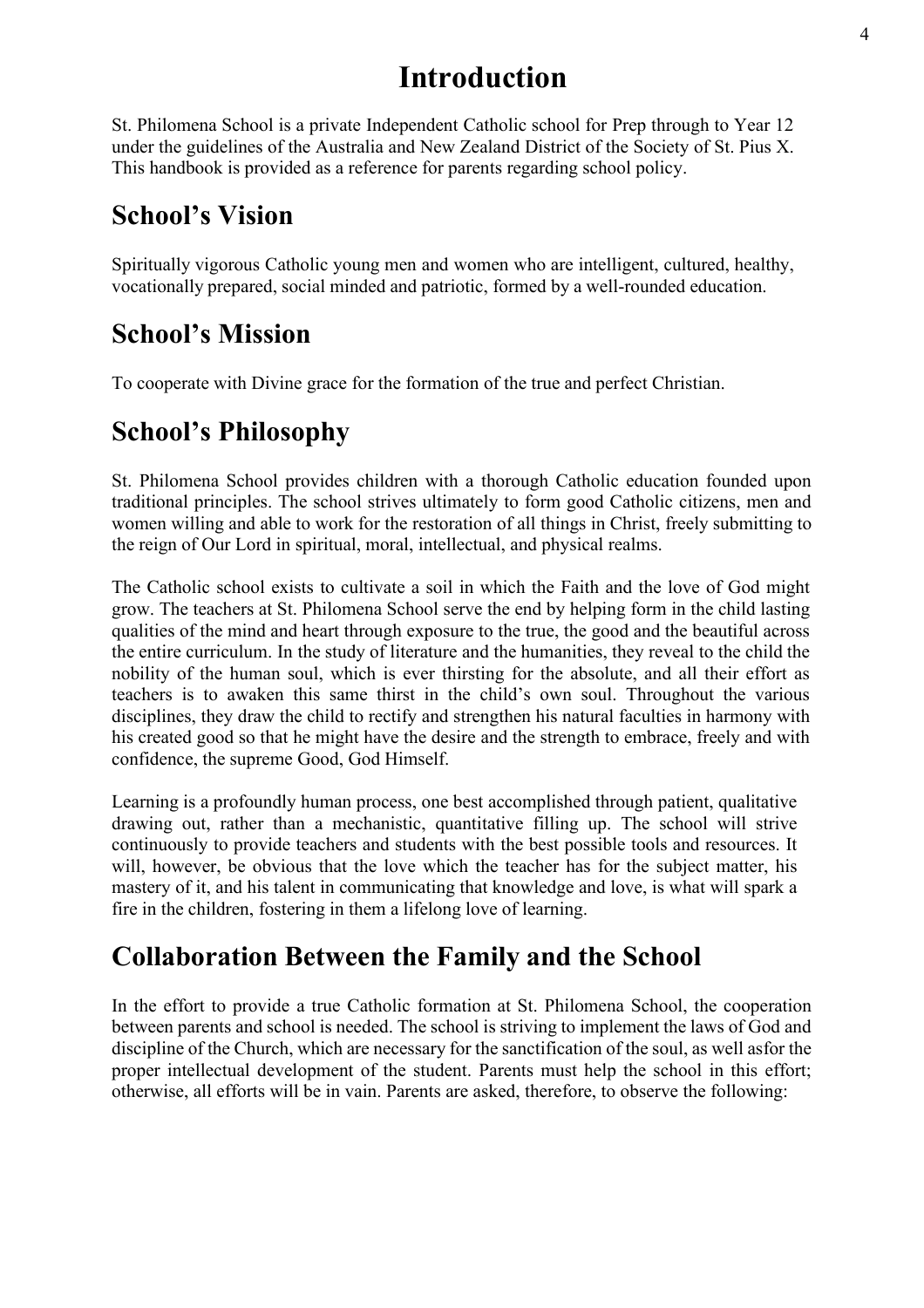- 1. Communication of Necessary Information: Parents are requested to provide any information concerning their child, such as health, which allows the school to fulfil its duty of care to each child.
- 2. Spiritual Formation: The child's religious attitude and practice will be learned primarily at home rather than at school. It is imperative, therefore, that parents providea wellrounded and Catholic religious setting in the home.
- 3. Regulating the Use of Electronic Media: Television, electronic games, and recreational internet use not only impede the intellectual and spiritual progress of the student but pose potentially severe moral risks. By their nature, they work directly against the goalof education, which is, in part, to draw the child into reality. Parents are urged to minimise exposure to these media in the home to the greatest extent possible. Movies and TV should be thoroughly screened for content and spirit and should generally be forbidden on school nights. The School strongly discourages the use of social media. Students are not allowed to participate in online social networking on school computers, either at school or at home. Those who choose to participate in the cyber domain should bear in mind that the Wide World Web is an open and generally unsecured environment: true privacy does not exist there, and they must assume that allpostings are instantaneous, global, and permanent.
- 4. Resolution of Problems at the School: If a child expresses any dissatisfaction or problem he may be having at school or with a teacher, parents are asked to withhold judgement until the "other side of the story" is obtained. The student should not immediately be believed to be in the right. The parents should, therefore, go directly tothe teacher involved before making any judgements or doing anything else.
- 5. Procedures Regarding Matters of Concern and Grievances: This is the procedure you should follow, if as a parent, you wish to express a complaint or raise a matter of concern.
	- 1) If the complaint or matter of concern is about a member of staff, you must first speak directly to that member of staff.
	- 2) If the complaint or matter of concern is about a school policy, you must first speak to the member of staff responsible for the implementation of the policy or procedure. If the matter can be resolved to the satisfaction of all parties, no further steps are required.
	- 3) If a satisfactory resolution is not reached, the next step is to refer the matter to the appropriate School Head, being either Head of Primary or the Head of Secondary, who will attempt to resolve the matter.
	- 4) If a satisfactory resolution is still not reached, the next step is to refer the matter to the Principal who will attempt to resolve the matter.
	- 5) If the Principal is not able to resolve the matter to the satisfaction of all parties, the matter may be referred by any party to the District Superior of Australia of the Society of St Pius X in writing, with a copy to the Principal.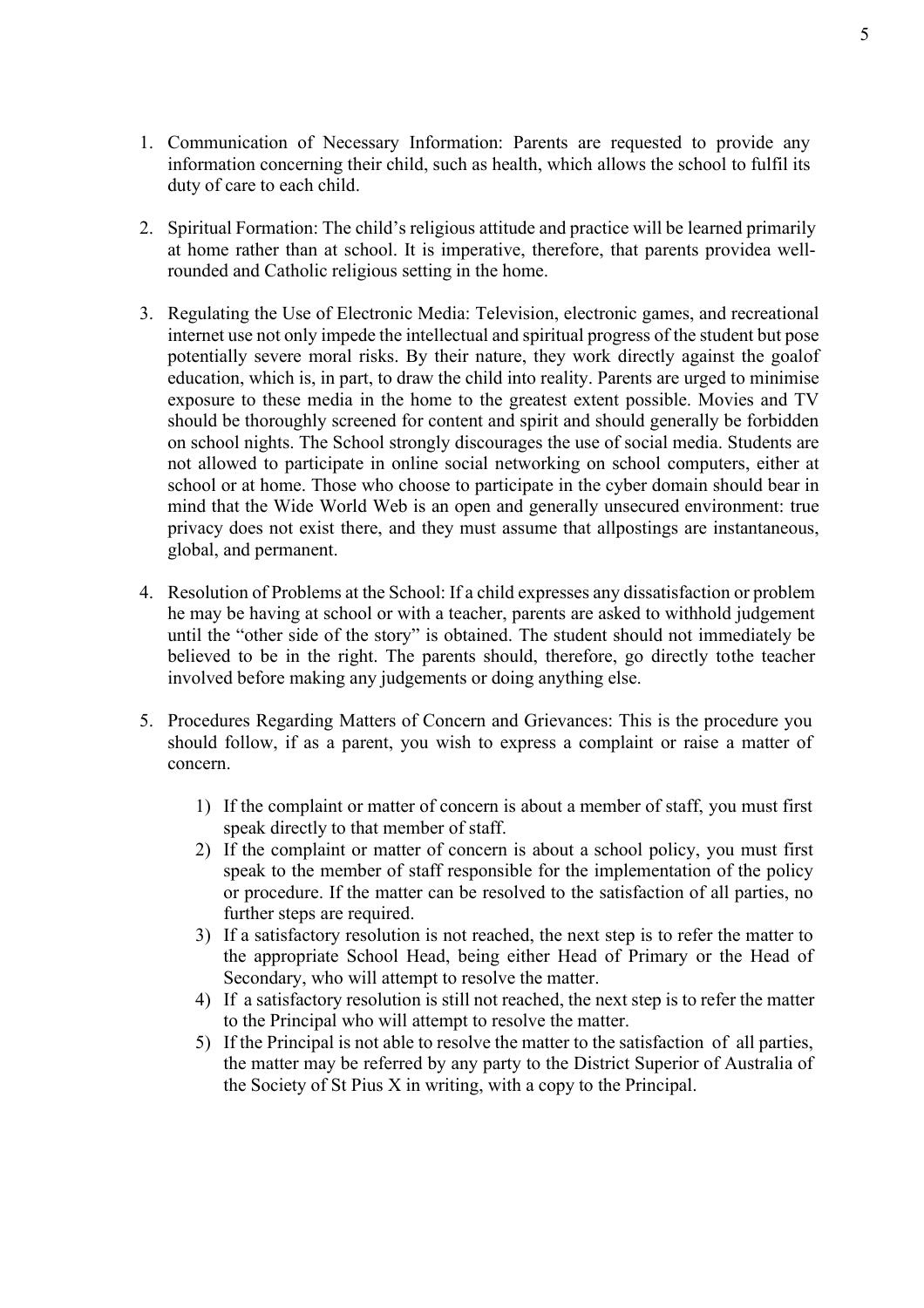- 6. Discretion of Discussion: Parents are asked not to discuss with the student, or in his presence, any faults, difficulties, or problems, real or imagined, with the School or any of its staff. This only serves to make the child lose respect for school or staff.
- 7. Importance of the Father's involvement: As an extension of God's authority and Catholic hierarchy, and as heads of families, fathers must take an active interest in the education of their children, especially his child's progress. As St. Thomas Aquinas teaches, "It is obvious that the upbringing of a human child requires not only the mother's care for his nourishment, but much more the care of his father as guide and guardian, and under whom he progresses in goods both internal and external… On the father devolves the upbringing of the child." (IIa IIae q. 154, a. 2, c.) As their primary intellectual and moral guide, the father needs to realise that his children will be the reflection of his own thought and attitudes.

<span id="page-4-0"></span>

| <b>Primary School</b>                        |                               | <b>Secondary School</b> |                                |
|----------------------------------------------|-------------------------------|-------------------------|--------------------------------|
| 8.10am                                       | First Bell                    | 8.10am                  | <b>First Bell</b>              |
| 8.15am                                       | Chapel/Prayers                | 8.15am-8.25am           | Pastoral Care Class            |
| 8.20-10.30am                                 | Classes                       | 8.25-9.25am             | Period 1                       |
| 10.30-11.00am<br>9.25-10:30am<br>Morning Tea |                               |                         | <b>Period 2</b>                |
| 11.00am-12.30pm                              | $10:30 - 11:00$ am<br>Classes |                         | Morning Tea                    |
| 12 noon                                      | (Bell) Angelus                | 11:00-12:05pm           | Period 3 (Angelus)             |
| 12.30-1.15pm                                 | Lunch                         | $12:05 - 1:10$ pm       | Period 4                       |
| 1.15-2.45pm                                  | Classes                       | $1:10 - 1:50$ pm        | Lunch                          |
|                                              |                               | $1:50 - 2:45$ pm        | Period 5                       |
|                                              |                               |                         |                                |
| 8.20am Tuesday                               | Primary School Mass           | 8.15am Thursday         | Secondary School Mass          |
| 8.20am Friday                                | <b>Primary School Mass</b>    |                         |                                |
| $9:00$ am Thursday                           | <b>Whole School/Primary</b>   | 9:00am Thursday         | <b>Whole School/ Secondary</b> |
|                                              | School Assembly               |                         | Assembly/Homeroom              |
|                                              | (alternating weeks)           |                         | (alternating weeks)            |
| $2:15$ pm Friday                             | <b>Benediction</b>            |                         |                                |

# **School Timetable**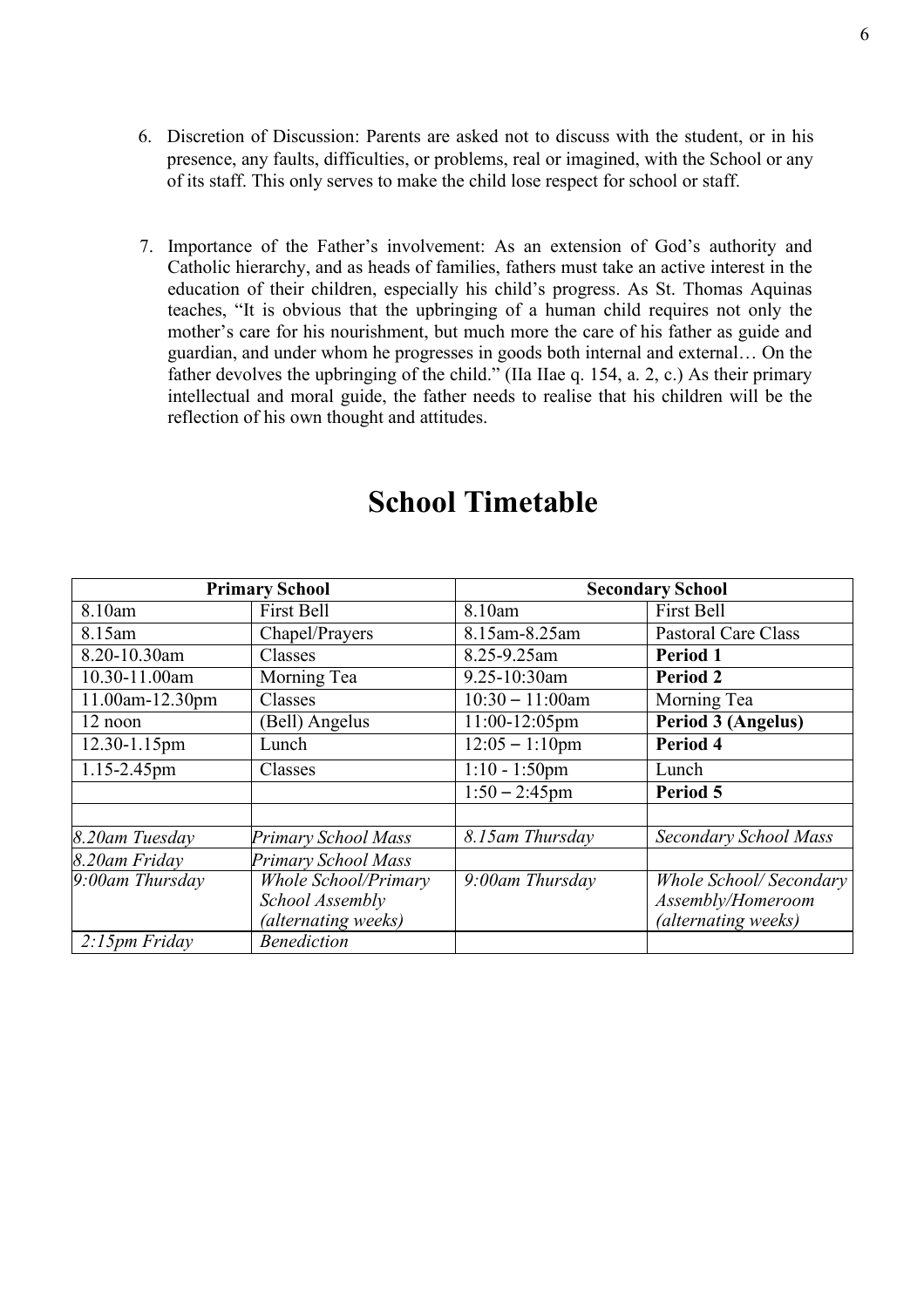# **Spiritual Formation**

### <span id="page-5-0"></span>**Primary School**

In the Primary School, all students are required to attend morning prayers in the chapel at the start of the school day at 8.15am. There are two Masses a week, some classes attending Mass on Tuesdays and the other classes on Fridays. These Masses are at 8.20am. On Fridays Benediction is scheduled at 2.15pm. During Lent, the Stations of the Cross replace Benediction on Fridays. All students are strongly encouraged to visit the Blessed Sacrament at least once a day; in addition to this each class has a guided visit to the Chapel once a week.Confessions are available during the weekly school Masses.

### **Secondary School**

In the Secondary School, all students attend Mass on Thursdays at 8.15am. Senior Secondary students see one of the three priests at the school every fortnight for spiritual direction. Students are encouraged to be part of the *Friends of St. Philomena*, a group which asks of them to be more generous in their spiritual life, including practising special devotions to ourdear Patroness. All students are strongly encouraged to visit the Blessed Sacrament at least once each day. Confessions are available during the weekly school Masses.

### **Whole School**

The whole school makes a special effort to honour our Blessed Mother with flowers before her statue during May, the month of Our Lady. We also celebrate the Feast of Corpus Christi with a beautiful procession and likewise for the feast of our holy Patroness, St. Philomena. On All Souls' the students visit the local cemetery to pray for the faithful departed.

# **Attendance**

<span id="page-5-1"></span>Full time attendance at school is compulsory. If a student is going to be absent, parents are required to call or email the school on or before the day of the absence and advise of the reason and duration of the absence.

In the case of foreseen absence, parents must provide the school with advance written notification. Whenever possible, parents should avoid making personal plans that will result in missed class time.

In order to avoid disrupting the schedule of class or of the school, retarding the child's academic progress, and sending conflicting messages to the children regarding the importance of academics and duty of state, families are expected to plan vacations around the school schedule. Absences for vacation taken during a school term are in no way encouraged by the school. Parents should contact the principal well in advance for very exceptional cases which are very rare and for very serious reasons. If approved, details will need to be communicated to the school and communicated to teaching staff.

Reasons which would justify a child's absence:

• Illness, including recovery from major illness, injury or medical condition.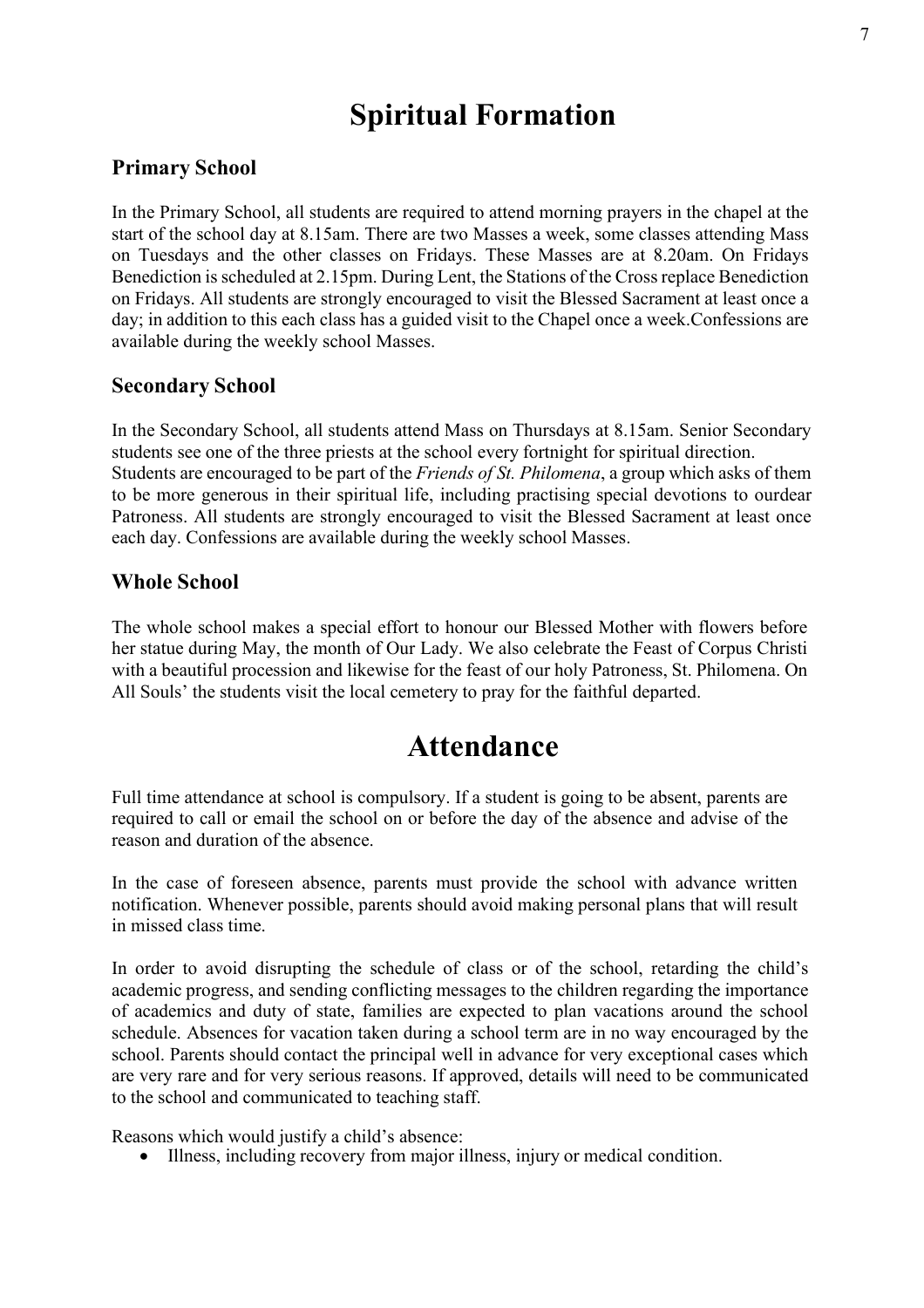- Urgent medical or dental treatment (Routine medical or other health appointments should be made either before or after school or during the school holidays).
- Bereavement.

Avoid keeping your child away from school for:

Birthdays, shopping, visiting family and friends, if they sleep in, looking after other children, minor check-ups or care such as haircuts.

### **Arrival**

Students are to arrive at school no later than 8.10am. Active supervision of students by teachers begins at 8am. Until the first bell at 8.10am the Primary School wait at the PrimaryCOLA, the Secondary Girls wait outside the 7/8 Girls room and the secondary boys wait at the Secondary School COLA.

### **Late Arrival**

On-time arrival at school is a matter of justice toward teachers and students. Students who arrive after the second bell at 8.15am must go to the school office to receive a Late Note which the students are to take to their teacher.

### **Departure**

School dismissal is at 2.45pm for Primary and Secondary schools. Students will wait in the Primary COLA for parents to collect their children using the roundabout as a pick up zone. This will be supervised by school staff. Parents are asked to follow the directions of all staff during the pick up and drop off procedures. Parents must pick up students promptly, and not later than 3:05pm.

Once a parent has arrived for pick-up, the student is considered under that parent's care and supervision. The cooperation of all parents is absolutely required to make the car park as safe as possible.

### **Leaving the School Grounds Early**

Students are not permitted to leave the school grounds without notification from a parent. Parents must inform the school office in advance of any instance when a student needs to leave the school premises before the usual dismissal time. A parent or guardian must sign the Register at the office before the student leaves.

# **School Calendar**

<span id="page-6-0"></span>The school arranges the publication of the school calendar at the beginning of each school year and the calendar is issued to each school family. The information contained in the calendar is very comprehensive and includes term dates, religious holidays, etc. Please retain this calendar for the whole year.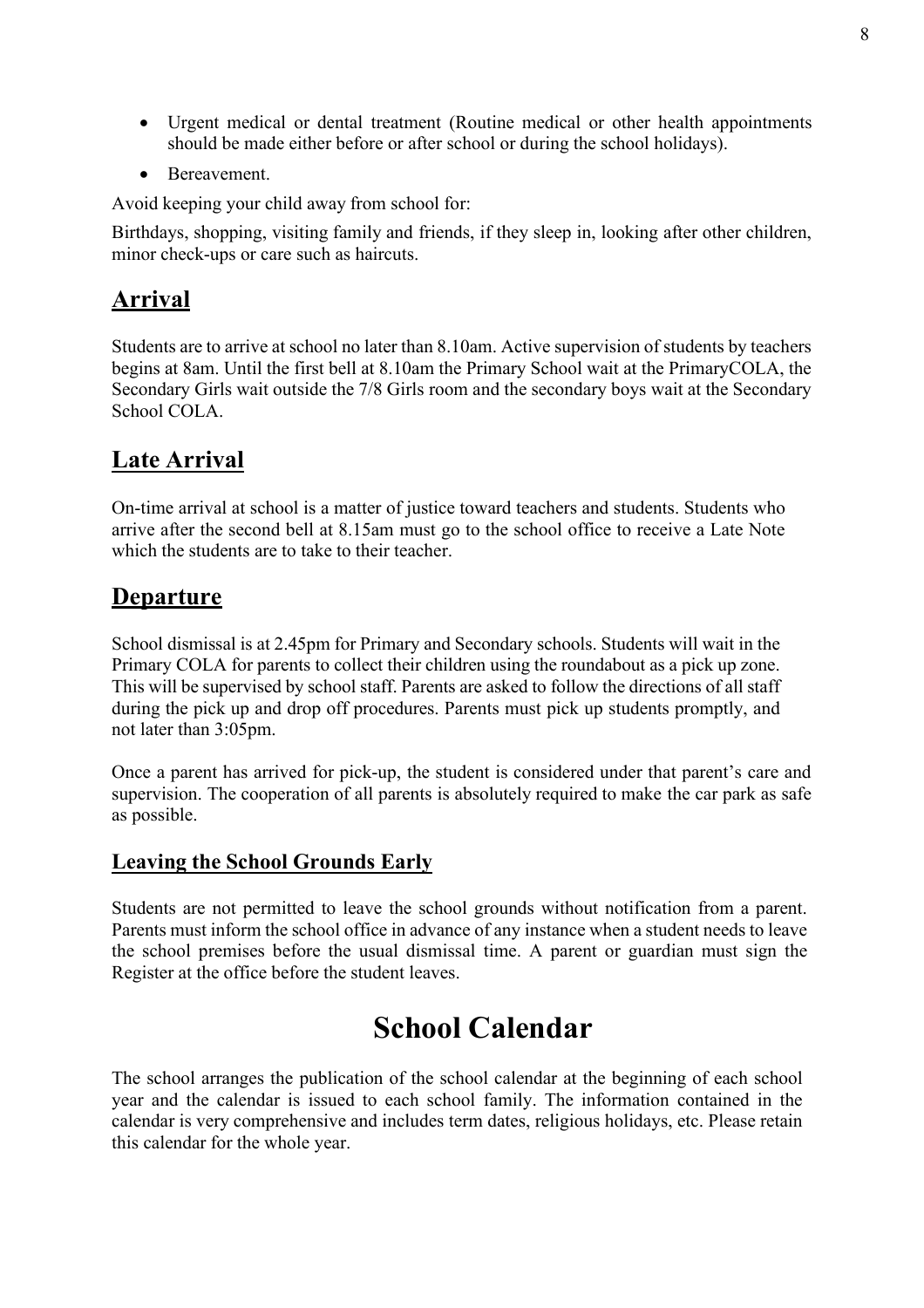# **First Aid**

<span id="page-7-0"></span>If a student is ill during a school day, their teacher will send them to the school office to be attended to and monitored. Parents may be contacted to collect their children. Please ensure

that parents' or guardians' contact details are kept up-to-date and that the school is able to contact at least one parent or emergency contact at any time.

Please note that the school does not supply paracetamol or other pain medication. Only medication that is on a student's written permission or medication plan can be administered.

Please do not send sick children to school. Keeping sick children at home prevents the spread of any communicable or infectious illnesses to other children, teachers and to other families in the school community.

If you are asked to collect your child due to illness or injury, please do so as a matter of urgency. In emergency situations, the school will contact emergency services as well as parents/guardians.

# **Homework and Assignment Policies**

<span id="page-7-1"></span>While set homework may not be given on a nightly basis by each subject teacher, students are expected to continue with their review of notes taken in class, revision of past work, and work on assignments each night as part of their homework routine.

### **Homework Objectives**

- To reinforce what the child has learned during the day.
- To provide a link between teacher and parents.
- To develop a child's concentration skills and develop a work ethic.
- To establish consistent study patterns
- To develop independent learning and research skills.

### **Time Allocation for Homework and Assignments**

The following offers a guide for parents:

- Prep and Year 1 Up to 30 minutes per night
- Years  $2 & 3$ Up to 35 minutes per night
- Years  $4 & 5$ Up to 40 minutes per night
- Years 6 Up to 45 minutes per night
- Year 7 13 - 18 hours a fortnight
- Year 8 13 - 18 hours a fortnight
- Year 9 13 - 18 hours a fortnight
- Year 10 13 - 18 hours a fortnight
- Year 11 Task Driven
- Year 12 Task Driven

Prior to testing periods, students may spend additional time in revising past work.

Students should spend some time each weekend on the completion of homework, or assignment and projects. In Years 11 and 12, this time will increase.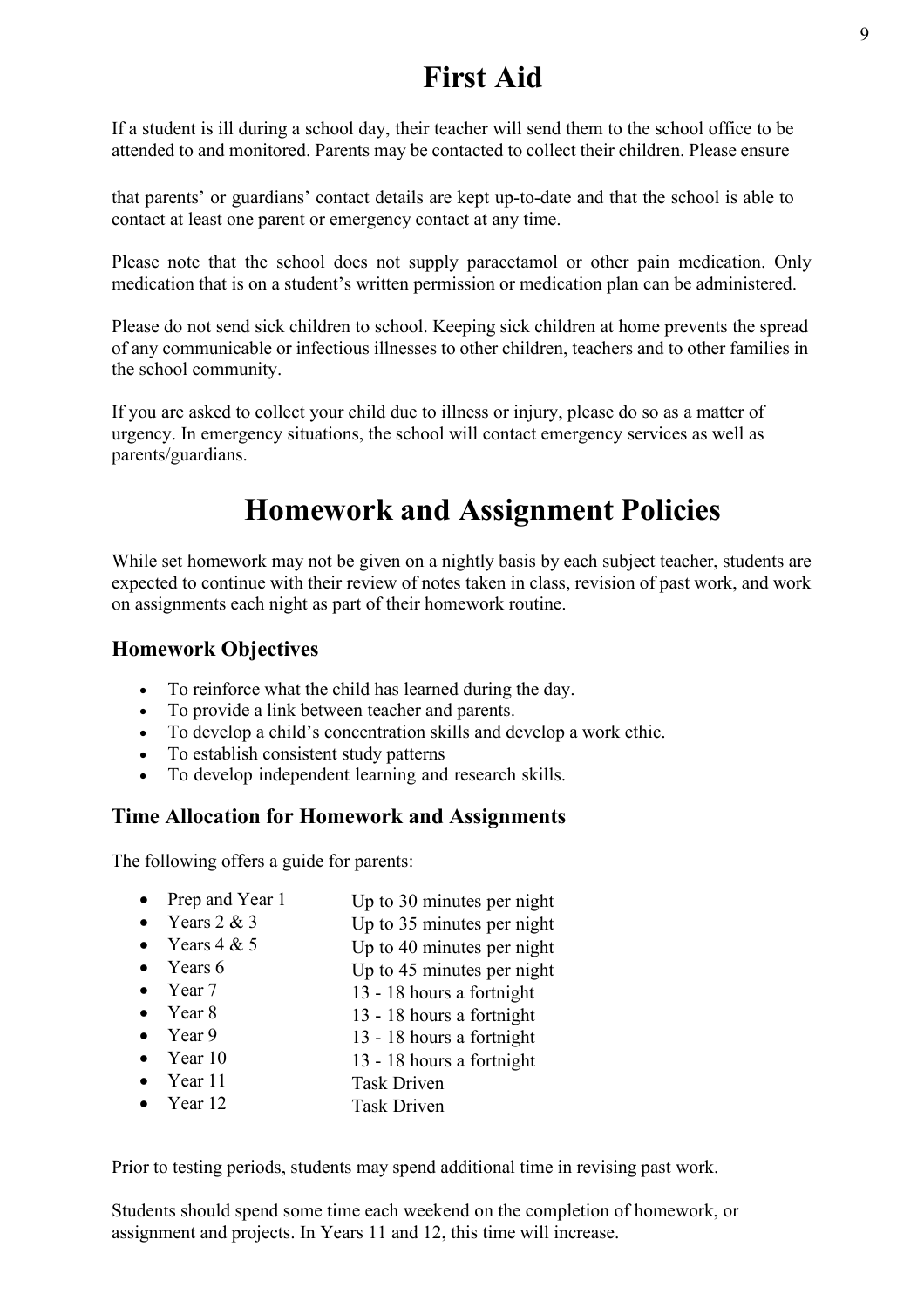On some nights, the students may have homework and study that will take less time than the guidelines suggest. On the other hand, some students may spend more time on homework and study than the guidelines suggest. Parents should try to establish whether students are doing more than is required. It may be that the student is spending too much time on presentation or does not clearly understand what she is required to do in order to complete the task or review the subject notes. The Head of Secondary/Primary or teacher should be alerted to parent concerns.

### **Homework is classified as:**

- Written tasks (set by the teacher and a time given for completion).
- Comprehension tasks (set by the teacher and a time given for completion).
- Reading (set by a teacher and a time given for completion).
- Reviewing notes taken in class (expected each day and may not be set by the teacher).
- Revision and study (expected each day and may not be set by the teacher). Revision tasks may be provided prior to tests and examinations.
- Research (may be set by the teacher or could be part of student work on an assignment).
- Practical learning (set by the teacher). This will cover practice problems in Mathematics, learning lines for Drama, learning facts and definitions, learning vocabulary etc.
- Assignment and projects (once set, students are expected to work consistently for completion by the due date).

### **Homework Process:**

- Students (Year 5 12) must bring their Student Diary to each lesson.
- All set homework must be recorded in the Student Diary.
- Homework will be checked for completion by the teacher.
- There are a range of strategies that can be used to check/correct homework tasks.

### **Parent and Teacher Partnership:**

- Parents can support their children by checking the Student Diaries for homework entries.
- Parents may provide assistance to their children by discussing homework tasks, reading drafts of assignments and offering suggestions for editing or content.
- Parents should telephone the teacher or Head of Secondary/Primary, if they have questions about homework, concerns about their child's homework completion, or concerns about the time spent on set homework and assignments.

Parents are asked not to do their children's homework for them. As a fundamentally dishonest circumvention of student duties, this would undermine both the teaching and learning processes and seriously impede the development of good study habits.

# **Uniform Policy**

<span id="page-8-0"></span>A school uniform acts as a visible sign of the unity of a student body striving to achieve a common goal. Bearing this in mind, the standard remains *uniformity*, not individuality or fashion. While the school strives to develop strong individuals, the well-formed student will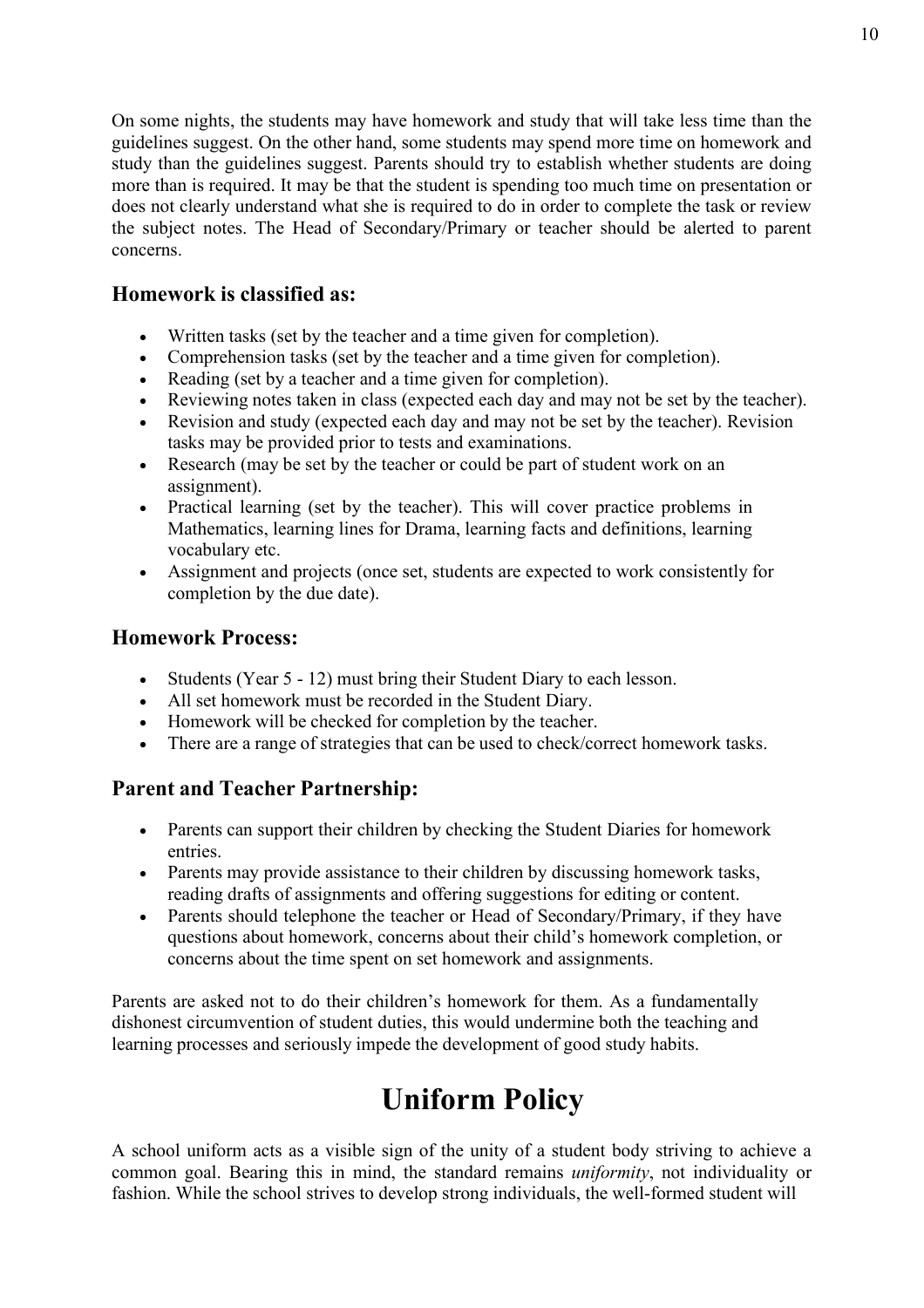possess a true depth of character, and a personality strong from within, not defined from without. A uniform facilitates all of this by minimising the possibility of disordered, vain, or immodest self-expression that seeks primarily to draw attention to self. Beyond this, uniform dress reinforces a sense of solidarity and belonging, and eliminates the significant social pressures associated with style consciousness and competition. Far from a means of suppressing individual expression, willingness to submit to the uniform policy indicates humility and maturity.

The school relies on parents, students and staff to understand the purpose of uniforms and to comply with the intention of the regulations. Parents with questions or concerns should feel free to contact the school for clarification.

All students are required to wear the full and correct school uniform during the school and to and from school.

### **UNIFORM REQUIREMENTS**

### **Primary School**

*All uniforms can be purchased through the School Uniform Shop on School Grounds.*

### **GIRLS**

### **FORMAL UNIFORM**

| Dress:    | School formal dress.                                                             |
|-----------|----------------------------------------------------------------------------------|
| Socks:    | White turn down socks (no anklets) – (purchased outside the school).             |
| Tights:   | Maroon/Navy tights may be worn in Winter.                                        |
| Shoes:    | Black leather school shoes $-$ lace up or buckle $-$ (no black runners, jiffies, |
|           | boots) (purchased outside the school).                                           |
| Hat:      | School formal hat.                                                               |
| Jumper:   | Maroon jumper.                                                                   |
| Jacket:   | Navy Blue bomber jacket only to be worn over maroon jumper.                      |
| Bag:      | School issued bag.                                                               |
| Play Hat: | Navy hat with wide brim.                                                         |
| Hair:     | Black, navy or maroon bands, ties and clips. When hair reaches collar, it must   |
|           | be tied back securely. Fringes must not cover eyes. Artificial colouring is      |
|           | forbidden.                                                                       |
| Earings:  | One solid metal stud/sleeper in each lower earlobe. No coloured stones           |

### **SPORTS UNIFORM**

| Polo:      | Maroon Polo Shirt.                                             |
|------------|----------------------------------------------------------------|
| Skort:     | Tartan Skort.                                                  |
| Socks:     | School sport socks.                                            |
| Sandshoes: | Any style of sandshoe/runner – (purchased outside the school). |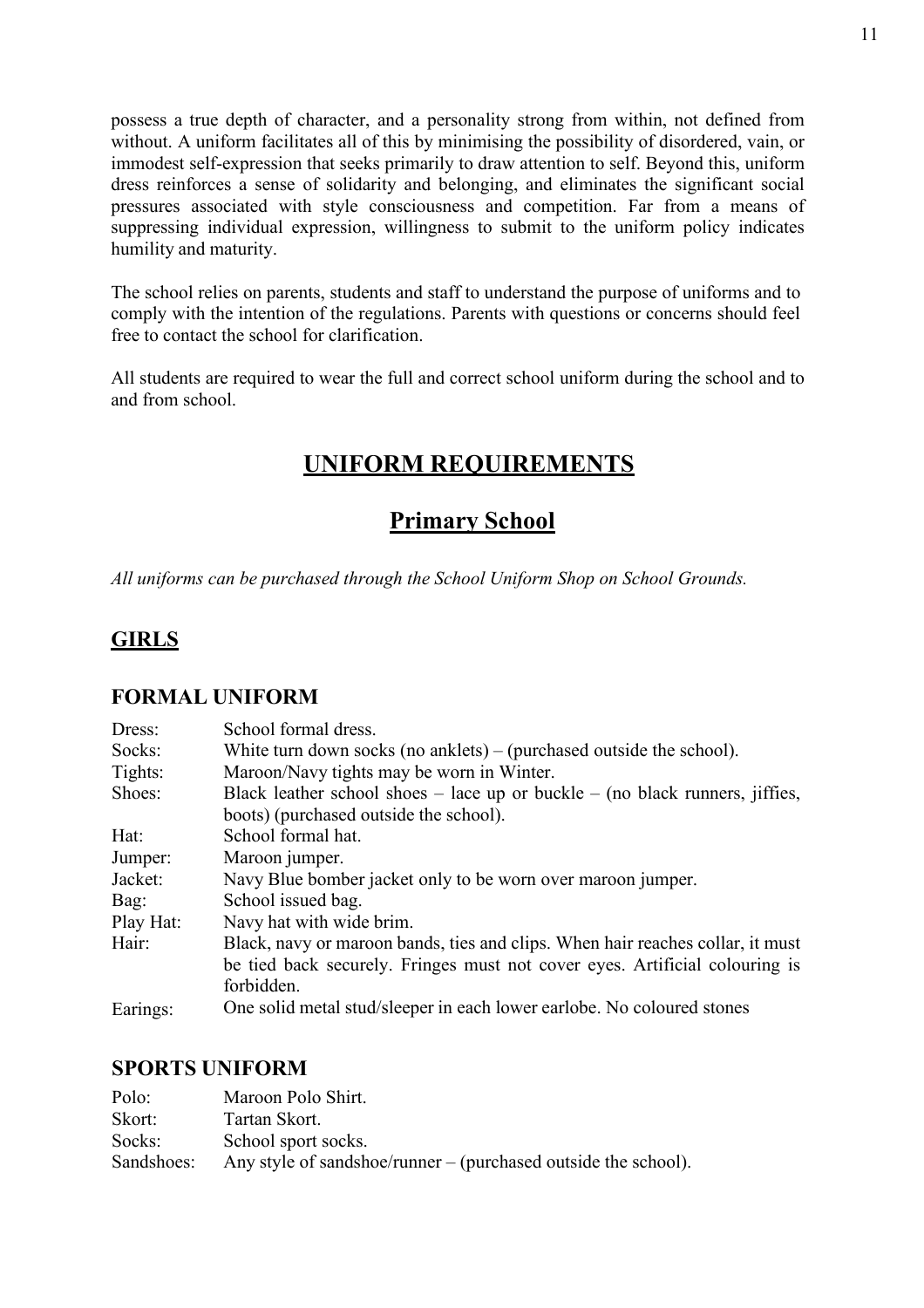### **BOYS**

### **FORMAL UNIFORM**

| Shirt:<br>Blue short sleeved Shirt.                                                    |  |
|----------------------------------------------------------------------------------------|--|
| Tie:<br>School Tie.                                                                    |  |
| Shorts:<br>Navy school shorts.                                                         |  |
| Navy long pants may be worn in Winter.<br>Pants:                                       |  |
| Socks:<br>School formal socks.                                                         |  |
| Shoes:<br>Black leather lace up school shoes (no casual variations, boots or runners). |  |
| Navy school formal hat with emblem.<br>Hat:                                            |  |
| Maroon jumper.<br>Jumper:                                                              |  |
| Navy blue bomber jacket to be worn over maroon jumper.<br>Jacket:                      |  |
| School issued bag.<br>Bag:                                                             |  |
| Navy hat with wide brim.<br>Play Hat:                                                  |  |

### **SPORTS UNIFORM**

| Polo:      | Maroon Polo Shirt.                                           |
|------------|--------------------------------------------------------------|
| Shorts:    | Navy School sports shorts.                                   |
| Socks:     | School sport socks.                                          |
| Sandshoes: | Any style of sandshoe/runner (purchased outside the school). |

# **Secondary School**

*All uniforms can be purchased through the School Uniform Shop on School Grounds.*

### **GIRLS**

### **FORMAL UNIFORM**

| Blouse:   | School issued white blouse with navy cross tie.                                           |
|-----------|-------------------------------------------------------------------------------------------|
| Skirt:    | Navy pleated skirt                                                                        |
| Socks:    | White turn down socks (no anklets) – (purchased outside the school) Black                 |
| Shoes:    | leather school shoes $-$ lace up or buckle $-$ (no black runners, jiffies, boots).        |
|           | (purchased outside the school)                                                            |
| Hat:      | Navy school formal hat.                                                                   |
| Jumper:   | Navy jumper with emblem.                                                                  |
| Blazer:   | Maroon School Blazer.                                                                     |
| Bag:      | School issued bag.                                                                        |
| Play Hat: | Navy bucket hat.                                                                          |
| Hair:     | Black, navy or maroon bands, ties and clips. When hair reaches collar, it must            |
|           | be tied back securely. Fringes must not cover eyes. Artificial colouring is<br>forbidden. |
| Earings:  | One metal stud/sleeper in each lower earlobe. No coloured stones.                         |

### **SPORTS UNIFORM**

| Polo:      | Blue Polo Shirt.                                               |
|------------|----------------------------------------------------------------|
| Skort:     | Navy Skort.                                                    |
| Socks:     | White quarter crew sport socks (purchased outside the school). |
| Sandshoes: | Any style of runner $-$ (purchased outside the school).        |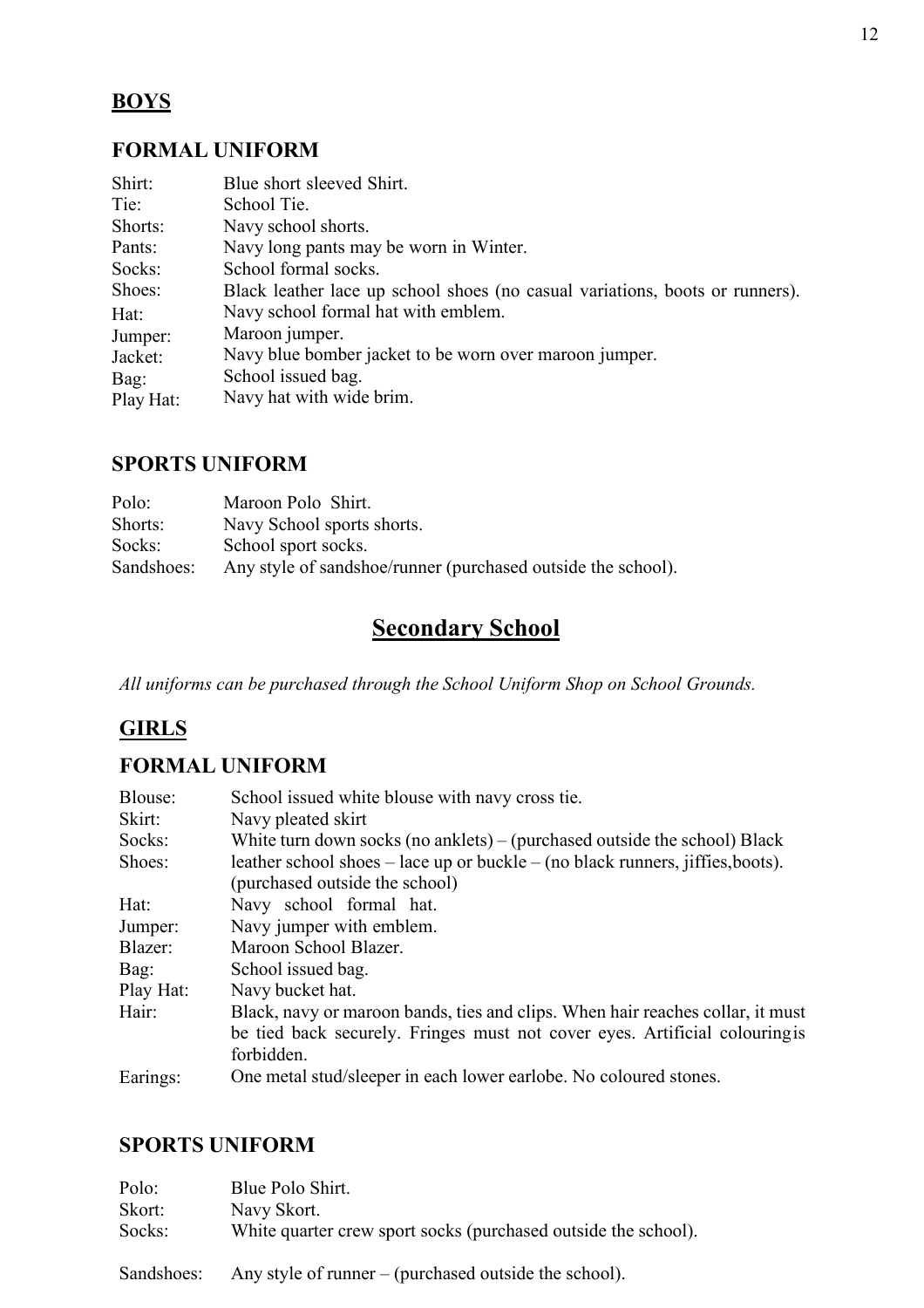### **BOYS**

### **FORMAL UNIFORM**

| Shirt:    | White short sleeved Shirt.                                                  |
|-----------|-----------------------------------------------------------------------------|
| Tie:      | School Tie.                                                                 |
| Shorts:   | Grey school shorts.                                                         |
| Pants:    | Grey long pants may be worn in Winter for Years 11 and 12.                  |
| Socks:    | School formal socks.                                                        |
| Shoes:    | Black leather lace up standard school shoes (no casual variations, boots or |
|           | runners).                                                                   |
| Hat:      | Navy school formal hat.                                                     |
| Jumper:   | Navy jumper with emblem.                                                    |
| Blazer:   | Maroon School Blazer.                                                       |
| Bag:      | School issued bag.                                                          |
| Play Hat: | Navy bucket hat.                                                            |

### **SPORTS UNIFORM**

| Navy and White Polo Shirt.                                     |
|----------------------------------------------------------------|
| Navy School sports shorts.                                     |
| White quarter crew sport socks (purchased outside the school). |
|                                                                |

Sandshoes: Any style of runner (purchased outside the school).

### **Accessories to the school uniform:**

- Earrings Plain studs or sleepers are allowed;
- Hair ties, hair bands, etc. Navy Blue, Black or Maroon;
- No rings, bangles or other jewellery apart from a crucifix or religious medal;
- No make-up;
- No nail polish.

### **Make-up**

Make-up and cosmetics are forbidden, with the exception of medicated bases prescribed by a doctor. In these cases, students must provide a note from the prescribing doctor. Fingernail polish – coloured or clear – is forbidden.

### **Hair**

Fad hairstyles for boys or girls are forbidden. Boys must be clean-shaven, well-groomed, with hair cut traditionally, off the collar and ears. Girls are to keep their hair pulled back out of their faces. Any ribbons, hair bands, or other hair accessories are to be simple in design and colour (black, blue or maroon). Bright colours and/or big bows and flowers are not allowed. Hair, once at shoulder length, to be tied up in such a way that a hat can be worn normally.

### **Uniform Prices**

[www.stphilomena.qld.edu.au/uniform-shop/](http://www.stphilomena.qld.edu.au/uniform-shop/)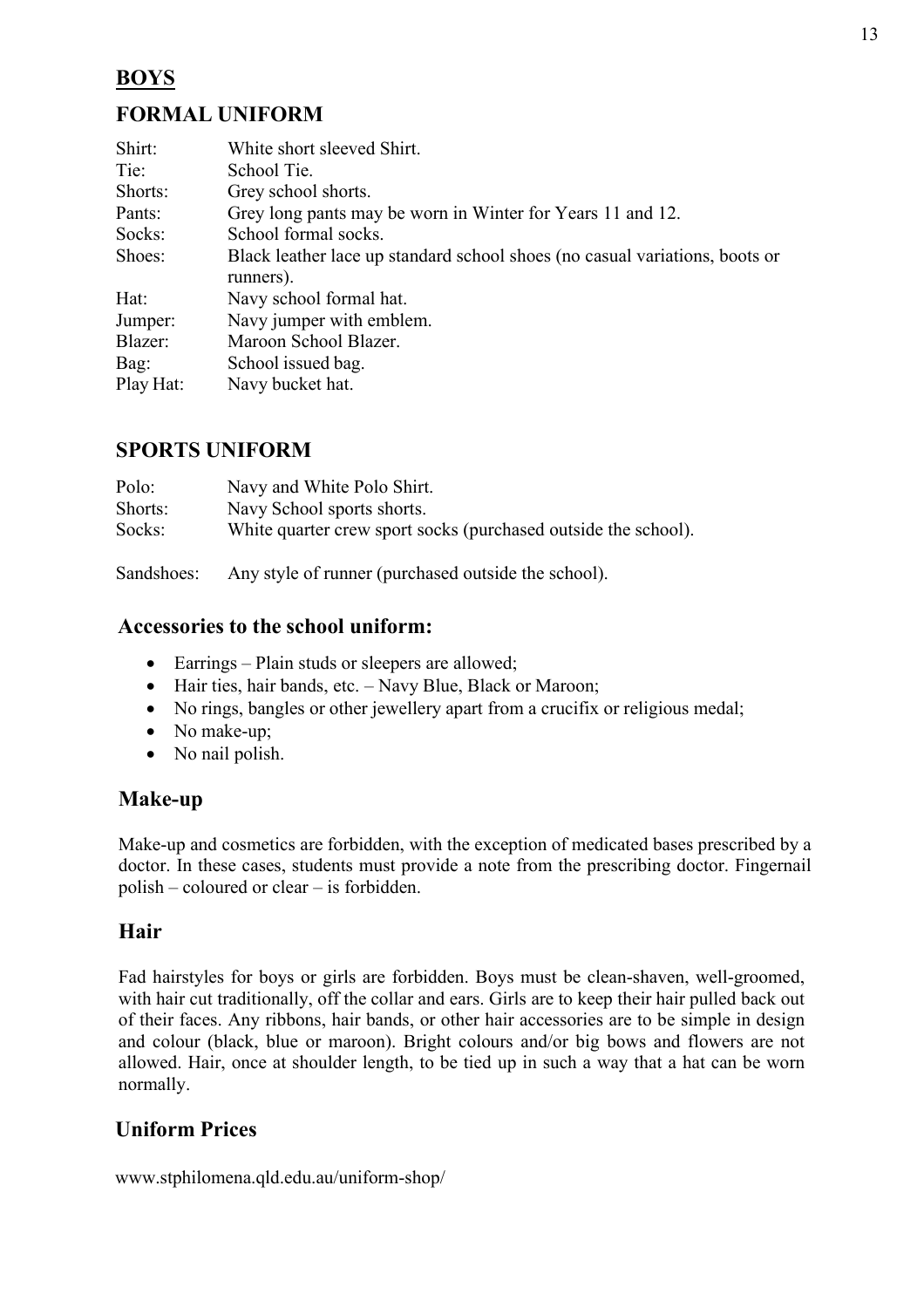# **General School Rules and Guidelines**

<span id="page-12-0"></span>Character training is an important part of the education at St. Philomena School. The school expects loyalty, respect and good manners from all students along with prompt, cheerful and habitual cooperation. Rules are kept to a minimum. Instead of rigidly enforcing a long list of rules, the school strives to develop an atmosphere in which students instinctively respond to awhole-school culture of respect and consideration. This school culture is fostered chiefly through the 'Five Core Responsibilities' and the 'Five Common Standards'.

### **FIVE CORE RESPONSIBILITIES**

Teachers and students share five core responsibilities:

- 1. To obey the school rules.
- 2. To come prepared for work.
- 3. To allow teachers to teach.
- 4. To allow students to learn.
- 5. To respect the persons, properties and rights of others.

### **FIVE COMMON STANDARDS**

Since teachers have different personalities and outlooks, there will always be some legitimatedifferences in their personal styles, methods and practices. To ensure uniformity across the board, however, all teachers include in their behaviour management plans certain expectationsthat are considered particularly important and useful. Because they are common to all teachersand to all students, these expectations are called the 'Common Classroom Standards' and are expressed as follows:

- 1. **Sit in your seat** (don't slouch, don't sprawl, don't rock on the chair, etc.)
- 2. **Stay in your seat** (don't swap places, don't wander around the room, etc.)
- 3. **Be silent** (students never call out but raise their hand and wait for permission to speak).
- 4. **Be prepared** (mentally and materially).
- 5. **Be polite** (especially by respecting others and respecting the learning process itself).

### **Forbidden items**

Teachers will confiscate these and other inappropriate items:

- Mobile phones;
- Electronic devices, including but not limited to radios, CD players, iPods, CDs,DVD's and games;
- Books, magazines, pictures, comics, letters, notes, etc. of an immoral nature orinappropriate content;
- Any drugs or alcoholic beverages; including e-cigarettes, nicotine vaporisers and herbal vaporisers
- Any tobacco or smoking paraphernalia, including matches, lighters, etc.
- Weapons of any kind.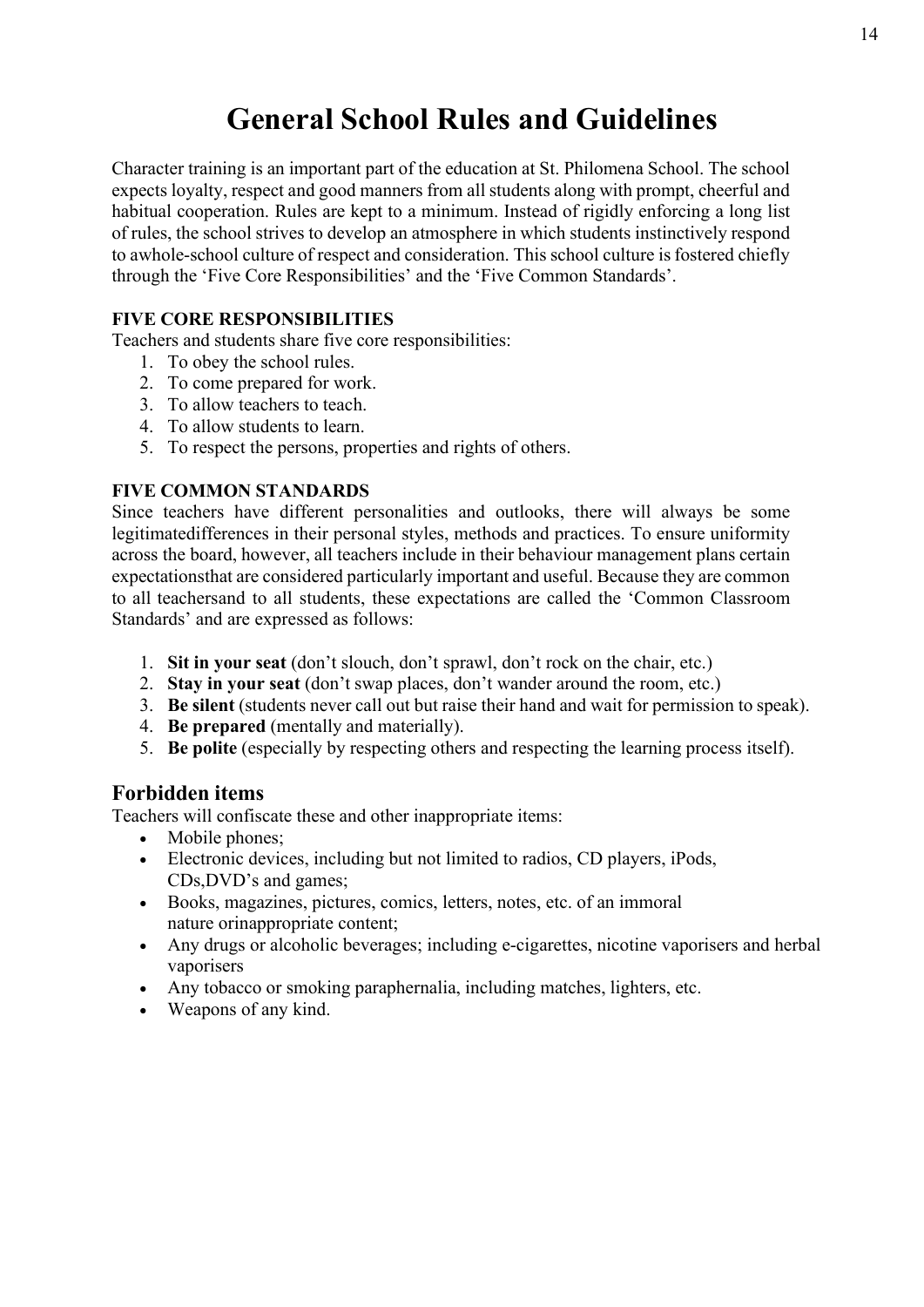# **St. Philomena School Behaviour Management Policy**

<span id="page-13-0"></span>

| <b>Commendable</b> | <b>Student, Parent, Teacher</b><br><b>Students are displaying Core Common Standards</b>                                                                                                    |
|--------------------|--------------------------------------------------------------------------------------------------------------------------------------------------------------------------------------------|
| evel               | <b>Students, Parent, Teacher</b><br><b>Students must focus on developing virtuous habits</b>                                                                                               |
| <b>Level</b>       | <b>Student, Parent, Teacher, Head of School</b><br><b>Students must reflect on their character formation</b><br>commitment to developing in virtue                                         |
|                    | <b>Student, Parent, Teacher, Head of</b><br><b>School, Principal</b><br>Students are displaying ongoing conduct that is<br>counter to the character required of a St. Philomena<br>student |
| Level 4            | <b>Student, Parent, Teacher, Head of</b><br><b>School, Principal</b><br><b>Urgent attention is required</b>                                                                                |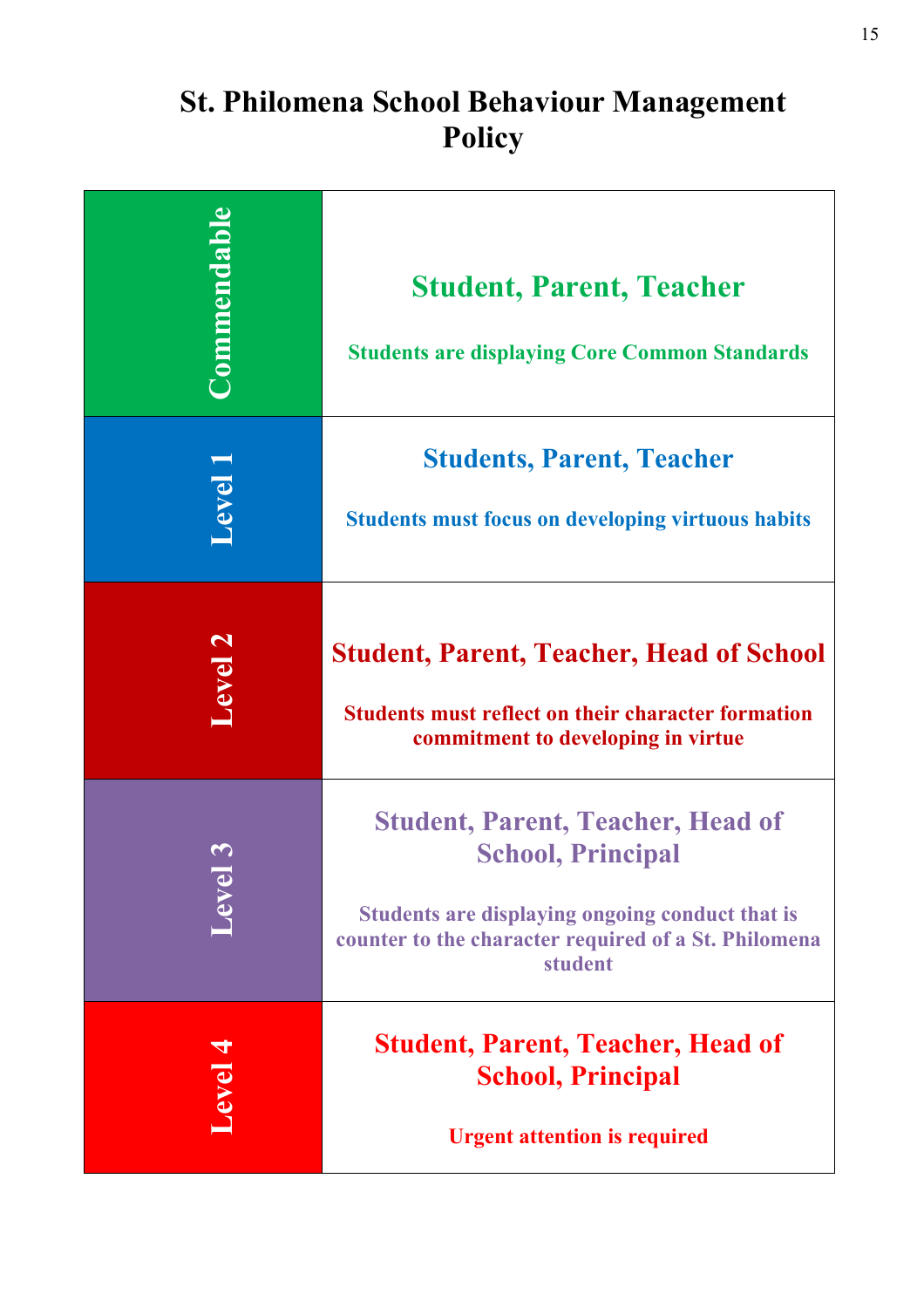### **Student, Parent, Teacher**

Students are displaying the Core Common Standards of St Philomena's Ongoing character development through the classical program to help develop the whole person.

Below are examples of commendations that students may receive:

- Affirm students who display the virtues of a St. Philomena student. These must be recorded on PC Schools
- Positive communication with parents by Teacher (email or phone)
- Positive reinforcement in front of peers
- Individual classroom incentives
- Public acknowledgement at assemblies
- St Philomena Catholic Character Awards
- Positive note in student organiser or class book.
- Certificates of Appreciation
- Other teacher strategies
- **•** Letters of Commendation after four (4) noted commendations in a Term, a letter will be sent to parents by the Head of School.

**Commendations**  Commendations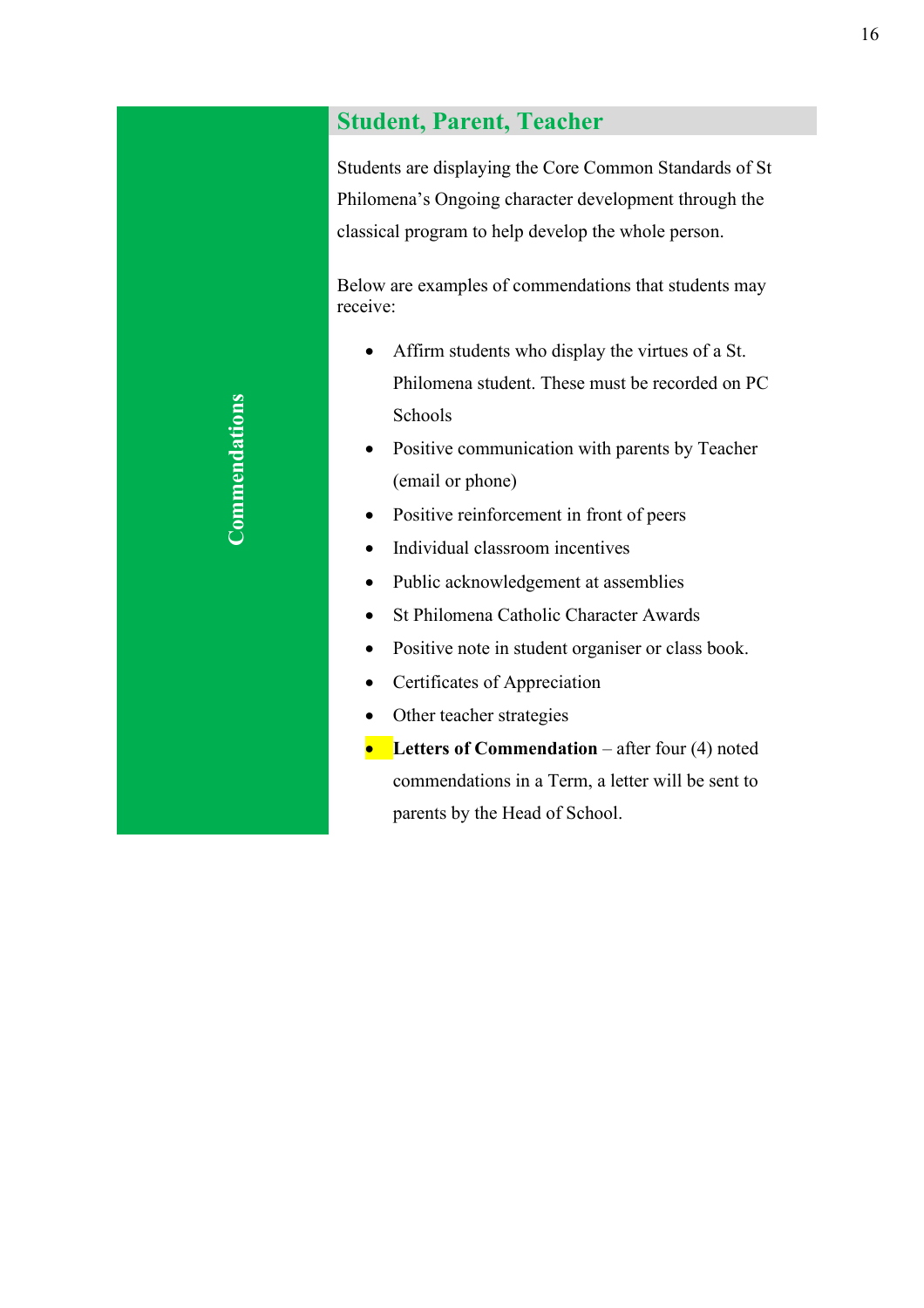### **Student, Parent, Teacher**

### **Behaviours that are minor in nature but need correcting and occur infrequently.**

### **First Occasion**

- Classroom teacher will issue a verbal correction to the student
- Teacher Behaviour Strategies
- Reminder of expectations Core Common Standards Matter of Concern recorded on PC Schools

### **Subsequent Occasion**

- Classroom teacher will issue a verbal correction to the student.
- Diary Matters of Concern noted (communication with parents). Parents to sign note before next lesson. ( For Years 5-12)
- Teacher Student conference (Discussion of appropriate virtues that need to be focussed on). What is the habit the student will focus on developing?
- Student will complete a lunchtime detention (or equivalent)
- Affirmation (in student diary and on PC Schools recorded) if behaviour is corrected – needs to be consistently demonstrated over a week.

### **Student, Parent, Teacher, Head of School**

### **Significant Behaviour**

- Teacher enters infraction into PC Schools for a one off significant incident
- Teacher/s and Head of School discuss student conduct
	- o *Contact home – Head of School*
- *Deputy Principal notified via email*
- A significant behavioural breach will result in an automatic campus detention.
- Any 3 minor infractions in a Term will result in a Campus detention-Thursday, 1 hour (Secondary School)
- Targeted support process Teachers/Head of School/Priest to work on a plan to improve habit formation in line with the Six virtues
- Affirmation (in student diary and recorded on PC Schools), if behaviour is corrected – must show improved conduct for at least a week

# **Level 2**

# **Level 1**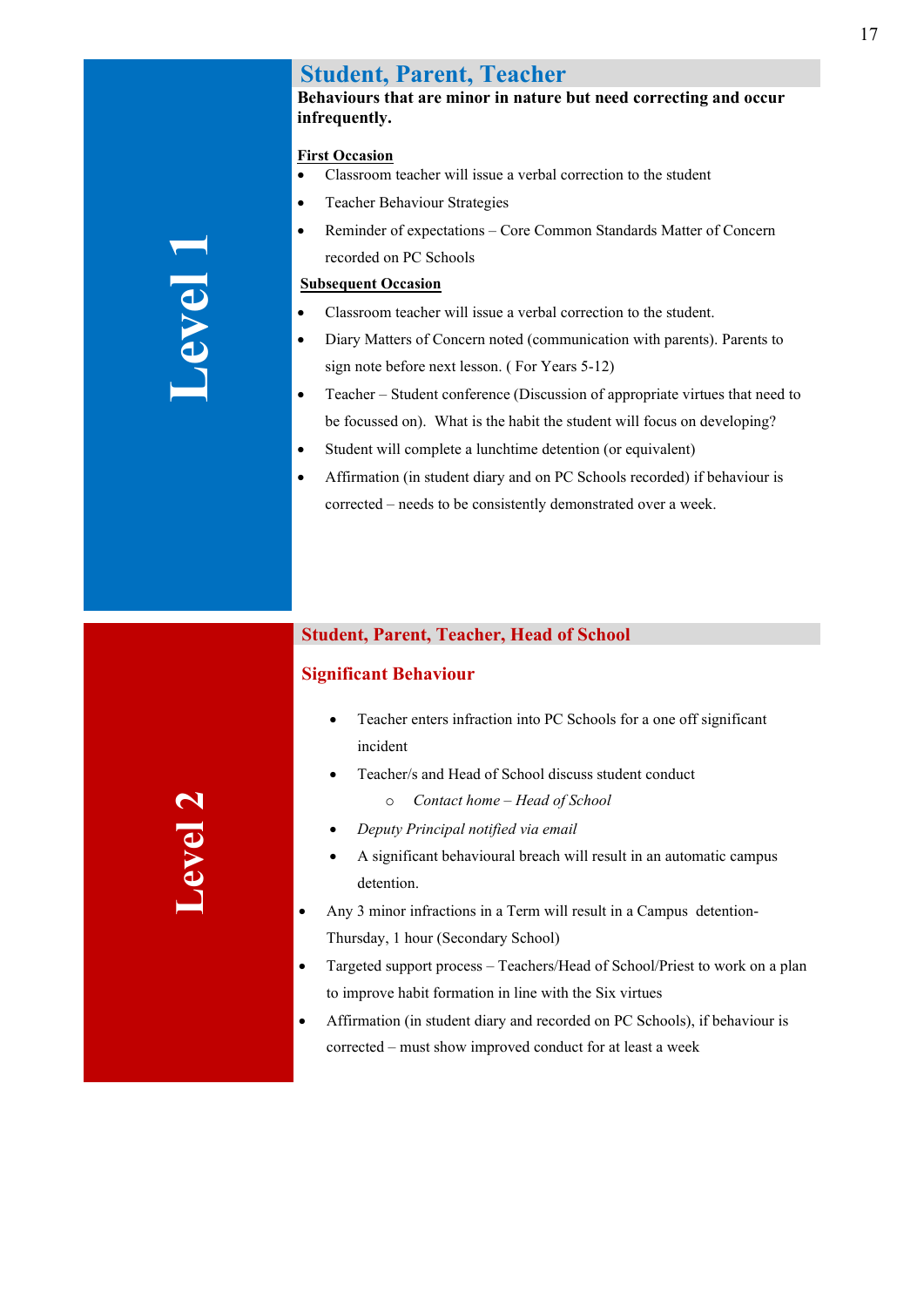# **Level 3**

### **Student, Parent, Teacher, Head of School, Principal**

Continual inappropriate significant behaviour or an isolated behaviour that is serious in nature

- Teacher to Record behaviour/incident on PC Schools and send student to Head of School.
- Head of Secondary and Principal to discuss conduct
- Principal contact home
- Targeted support process Head of School/Principal/Priest

This level of behaviour will result in one or more of the following consequences:

- Temporary exclusion from the classroom • Loss of privileges ( eg: Sports teams)
- 
- Friday detention (2 hour)
- In-school suspension (ISS)/Out-of-school suspension (OSS)

**Level 4**

### **Student, Parent, Teacher, Head of School, and Principal**

- Serious behaviour issues that are negatively impacting on others or the School environment over a period, or isolated behaviour that is extremely offensive, dangerous, or damaging to people or property
- Refer Directly to the Principal
- Intervention meeting with Head of School and Principal
- Formal sanctions:
	- o External Suspension
	- o Expulsion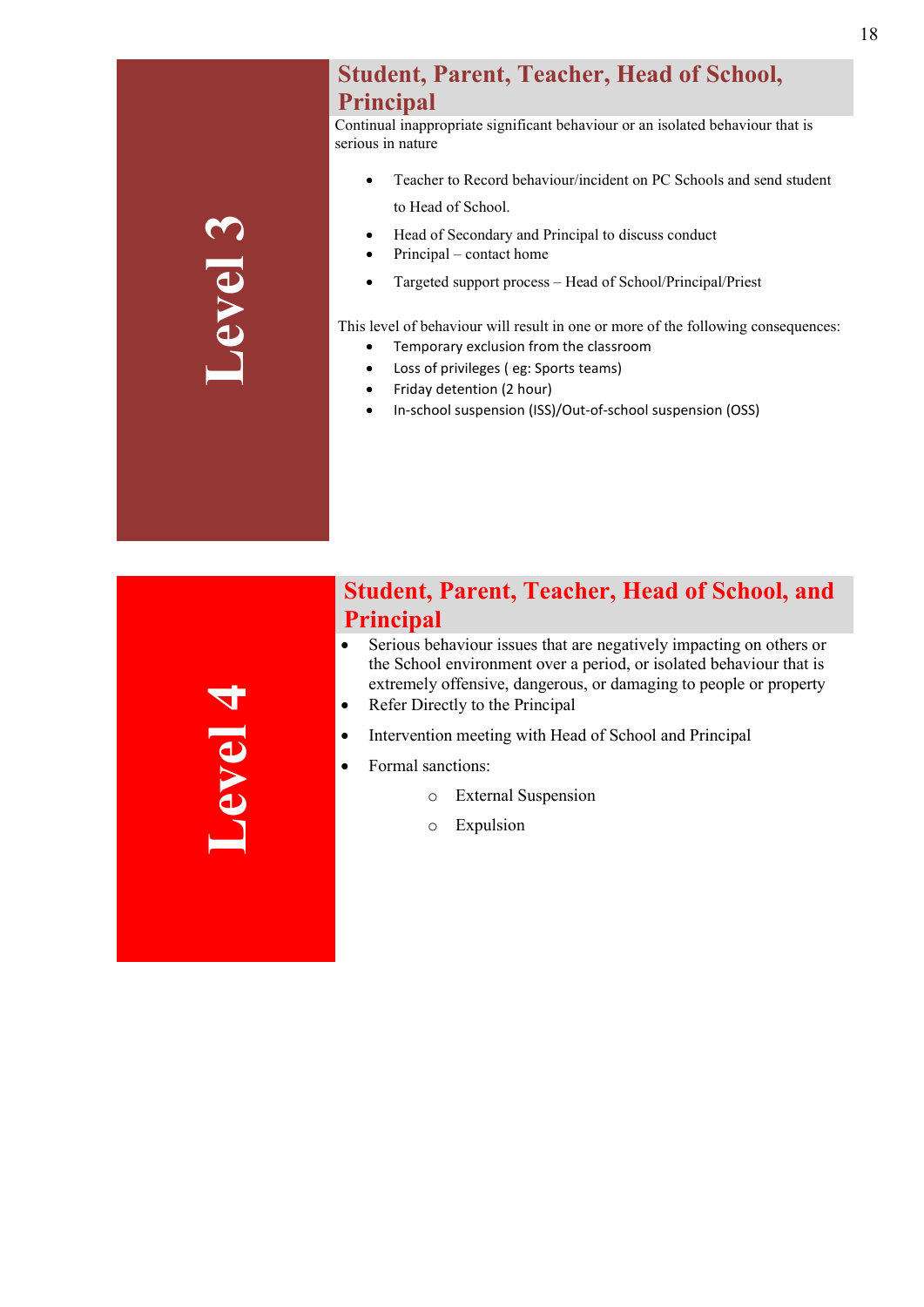# **Secondary School Behaviour Expectations**

<span id="page-17-0"></span>In the Secondary School, behaviour management is divided into two main areas: inside the classroom and outside the classroom.

Inside the classroom, the behaviour of students is governed by the Five Common Classroom Standards which appear below.

### **Common Classroom Standards**

Aims: spirit of self-control; habit of self-denial; habit of self-sacrifice, especially by learningto sacrifice one's own will cheerfully for the joyful common good.

### **Sit in your seat** (*Common Standard One*)

- You are part of the school family. A special place has been assigned to you.
- Your teachers will ask you to sit in that place.

### **Stay in your seat** (*Common Standard Two*)

- At the start of the lesson, you have a chance to fetch what you need.
- Your teachers will ask you not to leave your seat during the lesson.
- Your teachers may, at their discretion, allow you a short break between lessons.

### **Be silent** (*Common Standard Three*)

- We cannot listen unless we make silence within ourselves. Inner silence is a condition for prayer and learning. This silence begins as you pass through the classroom door.
- Your teachers will ask you to raise your hand and to wait for your name before you speak in class.
- If your teachers allow a different dynamic for a particular learning activity, they will ask you to follow their directives for that particular activity.

### **Be prepared** (*Common Standard Four*)

- You should not rely on others to be better prepared than you. They buy and bring their own equipment, and in fairness so should you.
- Your teachers will ask you not to borrow from other students.
- Your teachers will ask you to meet deadlines punctually.

### **Be polite** (*Common Standard Five*)

- Know your place and put your heart in your work. This is true politeness.
- To help you as you mature into a polite and considerate adult, your teachers will ask you, among other things, to respect the following code:
	- Show great respect for what is not yours.
	- Especially in class, do not touch other people or their property.
	- Do not write on the whiteboard.
	- Do not throw anything round the room, including rubbish for the bin.
	- Even on hot days, make a sacrifice by eating and drinking only at the designated times and places. Eat and drink well at these times and do not bring food into class. (NB Water bottles are allowed in class.)
	- Watch your body-language because swaggering, slouching, sighing or rolling your eyes is also a way of answering back.
	- Do not call names.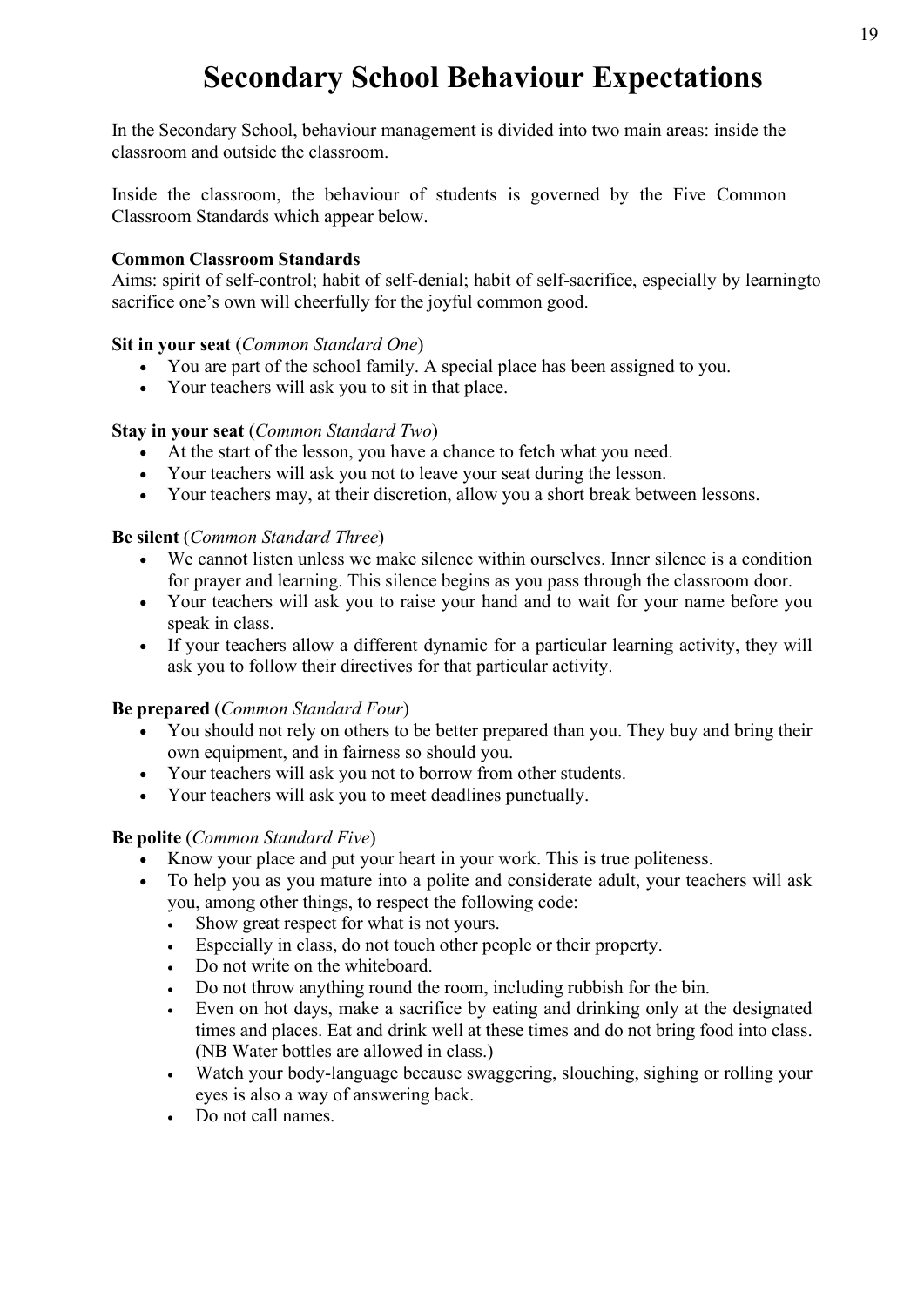### **Procedure for students who do not follow the Common Classroom Standards.**

When an infringement occurs, the student will be given a Verbal Warning in all cases. Very often the Verbal Warning is sufficient but sometimes, when something 'wrong' has been done, the teacher may also ask the student to do something 'right' as an act of reparation and to show good-will. This may involve writing a reflection, or doing some extra work at home, or losing some recreation time to a detention (e.g. for completing homework that was not finished). These small acts of reparation are at the teacher's discretion and are not detailed in the table below. For repeated infringements, the procedure is outlined in Table 1.

# **Appointments and Contact with School Staff, Teachers orAdministration**

<span id="page-18-0"></span>Parents may request meetings with any member of the school staff or administration. Such meetings should be scheduled in advance, by phone or email, through the school office.

### **Contact with Teachers**

Parents should contact teachers regarding school matters by contacting the school office during regular school hours.

The school will not call teachers out of the classroom, or away from other supervisory duties to take calls during school hours. Teachers who receive messages relating to school matters will return phone calls during available free periods. Teachers will respond to messages left after hours at their earliest convenience.

Parents should not contact teachers at their homes or at parish functions (or in other social settings) regarding school matters.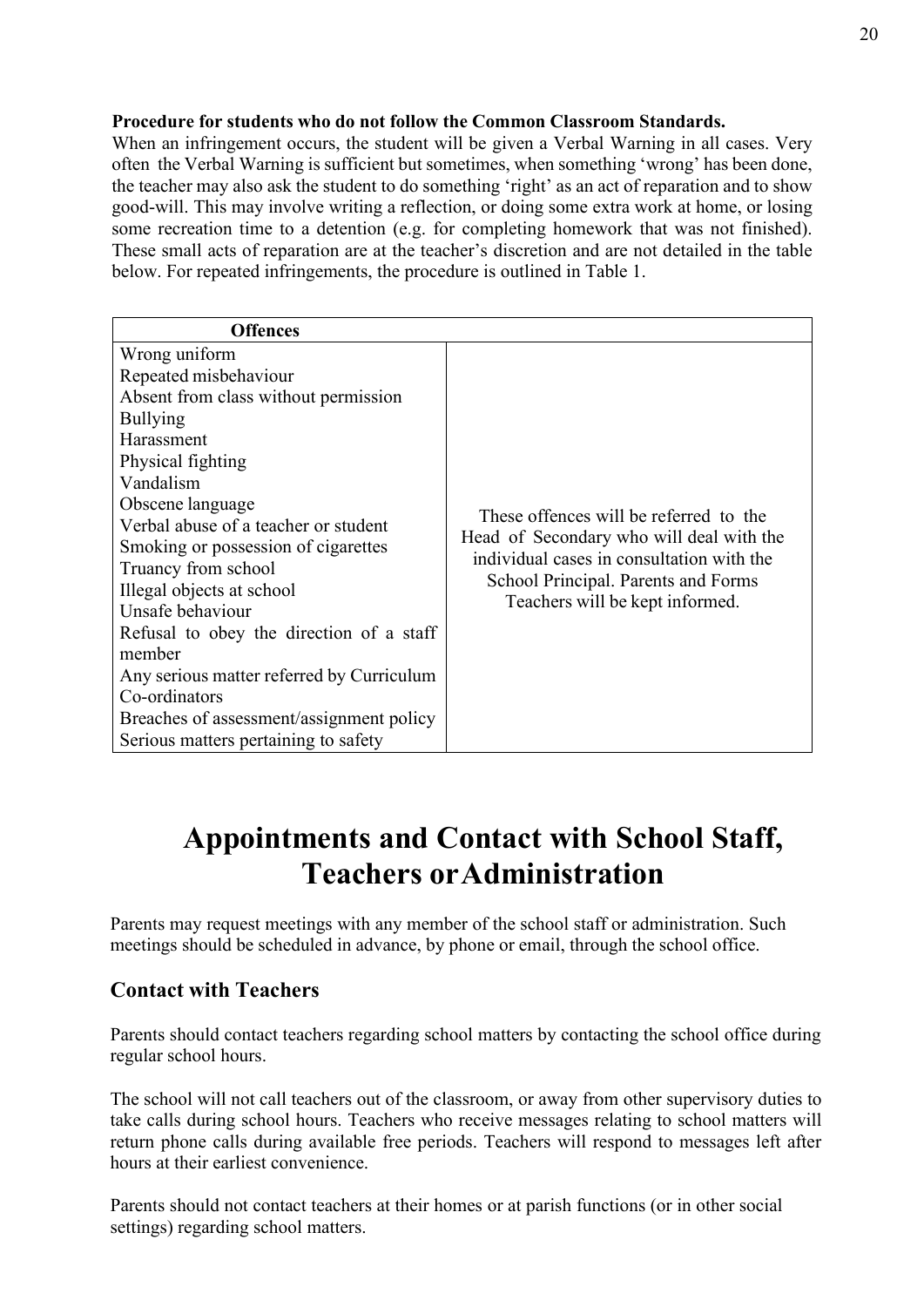# **Child Protection**

### <span id="page-19-0"></span>**Protection from All Forms of Harm**

Every student is entitled to protection from all forms of harm.

St Philomena School recognises that protecting students from harm and the risk of harm is fundamental to maximising their personal and academic potential. For this reason the welfare and best interests of the children within our School will always be a primary consideration.

We expect our students to show respect to our staff, other students and volunteers and to comply with safe practices and we expect all employees to ensure that their behaviour towards, and relationships with, students reflect proper standards of care for students, and are not unlawful. The School will respond diligently to a report of suspected or actual harm, or risk of harm to a student.

### **What does the School mean by harm?**

Recent Queensland legislation defines harm as:

Any detrimental effect of a significant nature on the child's physical, psychological or emotional well-being. It is immaterial how the harm is caused.

Harm can be caused by:

- Physical, psychological or emotional abuse or neglect;
- Physical neglect and/or inadequate supervision:
- Sexual abuse or exploitation;
- Domestic or family violence.

### **FOR STUDENTS**

Remember – the most important thing is that you feel safe and free from harm. You must tell someone you are being harmed or afraid that you will be harmed.

### **Who should I tell if I am feeling unsafe at school or home?**

Any forms of harm are unacceptable and will not be tolerated. If a child is experiencing harm or if they believe they are likely to experience any form of harm (this includes any behaviour by a staff member, which is inappropriate) they should report the matter to either:

- Miss Hannah Sloane (Primary)
- Mr Michael Macahilig (Secondary)
- Fr Anthony McNamara (Director)
- A trusted member of staff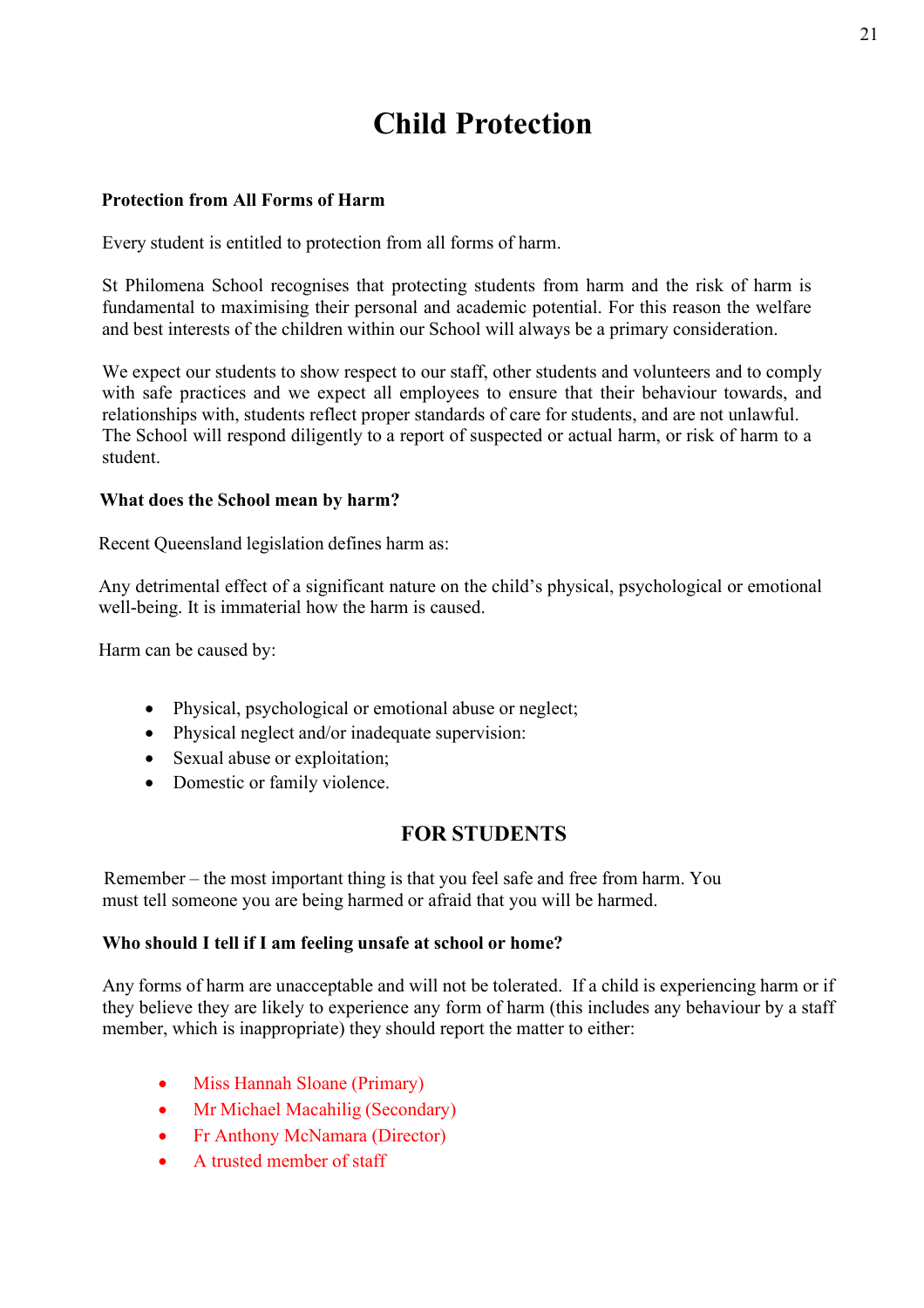### **What will happen if I report what is happening to a staff member?**

If the concern is worrying you but not causing immediate harm, then the member of staff will discuss with you ways to solve your problem. If the concern is serious and the member of staff believes that you are being harmed or in danger of being harmed, he or she will report it to the Principal.

### **What if I don't want it reported to the Principal?**

The staff member will try to keep your concerns confidential as much as possible. However, if staff is aware or reasonably suspects that harm has been caused by anyone to a student of the school then the law says the matter must be reported to the Principal and then it may have to be reported to the police. If the staff member has to report what you have told them to someone else he or she will explain to you exactly what will happen next.

If you know or suspect that another student is being harmed or is likely to be harmed, then you should report your suspicions to one of the persons listed above.

### **How does the School protect students from harm?**

The School has a comprehensive Child Protection Policy, which covers the actions to be taken if a member of staff or a parent of the School becomes aware or reasonably suspects that harm has been done to a student of the School by other staff, people outside the School or by other students.

### **What should a parent do if you become aware or reasonably suspect that harm has been caused to a student of the School by a member of staff, someone outside of the School or by other students?**

You should report your concerns to the Principal or to any other member of School staff.

### **What will happen next?**

If you report your concerns to a member of staff other than the Principal, the member of staff will report it to the Principal immediately, or if the subject of the complaint is the Principal thenthe member of staff will report to a Director

### **What will the Principal or the Director do?**

If the Principal or Director receives a report of harm or suspected harm to a student of the School and he/she becomes aware of the harm having been caused or reasonably suspects the harm to have been caused then it will be reported to police immediately if the harm relates to sexual abuse; or to the Department of Communities if appropriate; or it may be dealt with internally if the matter does not require mandatory reporting to an outside body.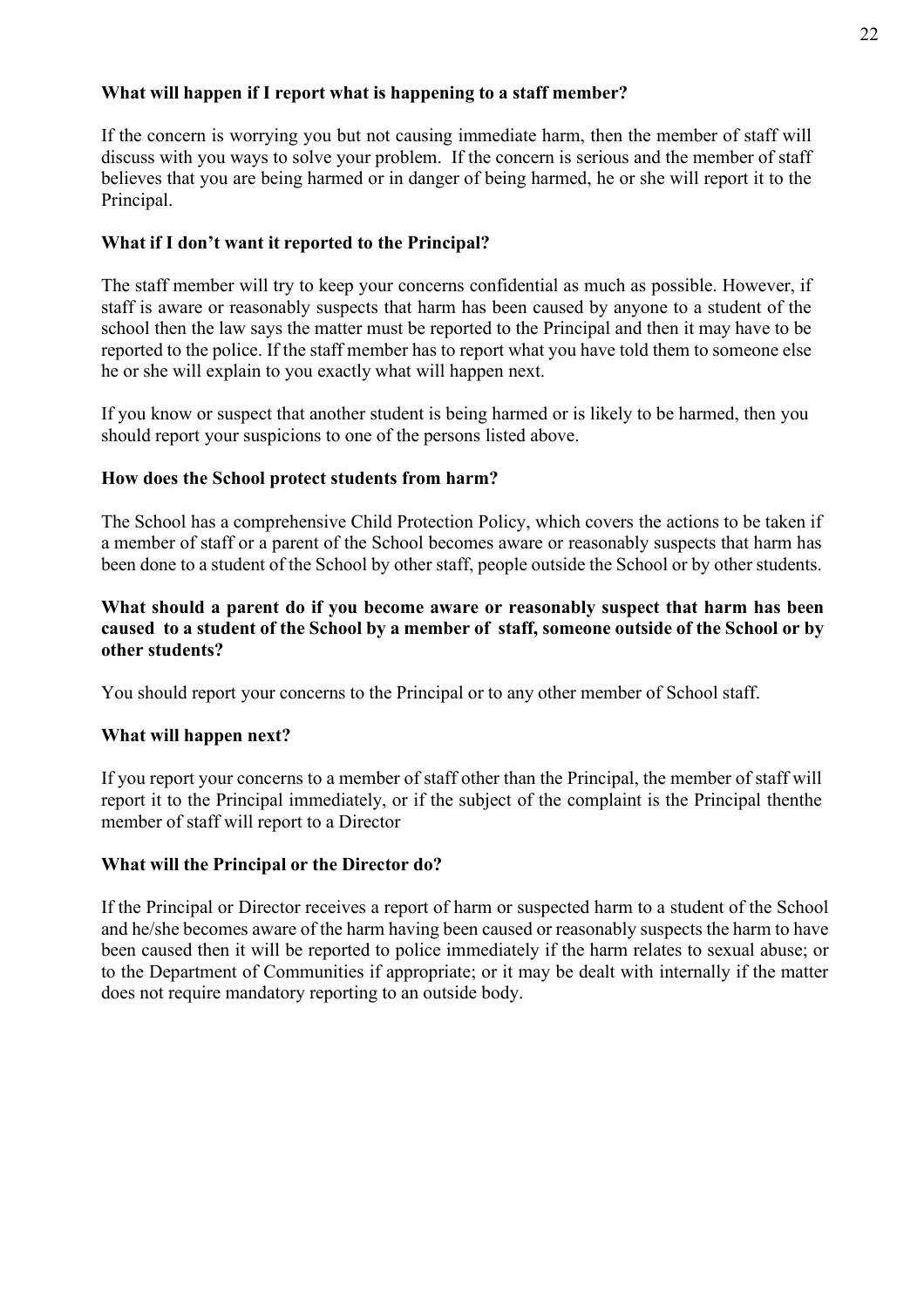### **What happens about confidentiality?**

Your report will be treated in a confidential manner and with respect. Knowledge of it will be limited to the Principal and those directly involved. It is the School's policy that confidentiality between the School and parents will be respected as much as possible and any concerns raised byparents will not rebound adversely on their children.

Each person who has access to information regarding suspected or disclosed harm has an obligation to observe appropriate confidentiality. However, the School is unable to promise absolute confidentiality since the steps of the Policy will require disclosing, internally and externally, certain details involved in responding to the report. State authorities can compel people to give evidence about actions under the Policy and to produce documents. You would befully informed if information you provided was to be passed on to a third party.

Any action, which needed to be taken under staff disciplinary procedures as a result of an allegation not requiring police intervention, would be handled confidentially within the School.

### **How will the School help my child?**

The Principal will ensure that the following things are done to reduce the chance of harm occurring:

- Ensure that each staff member understands and fulfils their obligations under this Policy and the Policy for reporting abuse.
- Ensure that there is an acceptable reference for each staff member engaged since the commencement of this protocol, from his or her previous employer.
- Ensure that each staff member and volunteer (who is not a parent) who has contact with children has a current positive suitability notice issued by the Commissioner for Children and Young People.

If the Principal receives a report of harm to your child, he/she will support the child by:

- responding rapidly and diligently to the report;
- reassuring the student;
- protecting the child's confidentiality as much as possible;
- offering continuous support; and
- providing counselling if requested.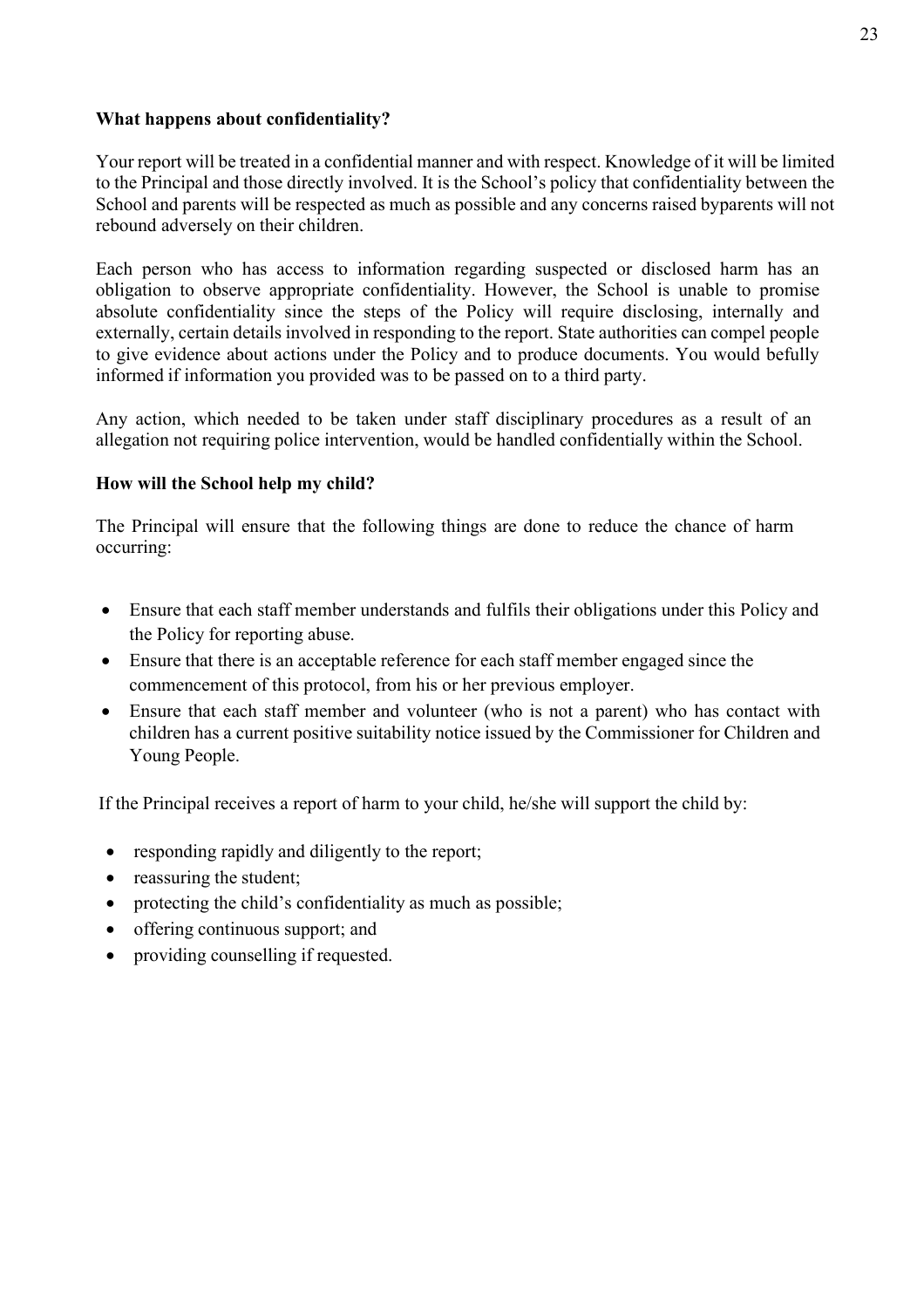# **Emergency Procedures**

<span id="page-22-0"></span>The school has policies for evacuation and lock-down. Should you wish to see a copy of these please see the administration office. Regular drills are run by the Workplace Health and Safety (WHS) team to ensure staff and students are kept up-to-date on emergency procedures.

If the children need to be evacuated from the property, a shuttle service, using the school bus and staff vehicles, and if necessary, emergency services, will take children to a designated safe collection point.

Parents will be notified of this by the school once the safety of the children is secured. Teaching and administration staff have been trained in basic first aid and will use these skills to attend to any injuries.

# **Fee Collection and Payment Policy**

<span id="page-22-1"></span>Fees and Levies collected at St Philomena School are used for the following purposes which are aligned to the Vision and Mission of the school to:

- Provide teaching, administrative, classroom support and facilities
- Provide essential resources, materials, facilities and equipment
- Assist with providing activities such as sports and excursions
- Support the School building program
- Maintain buildings, grounds and other facilities

For those families experiencing genuine temporary inability to pay fees, we are committed to providing supportto ensure that enrolment is not compromised. Please contact the Principal, Business Manager or member of the finance team for further information concerning the hardship application process.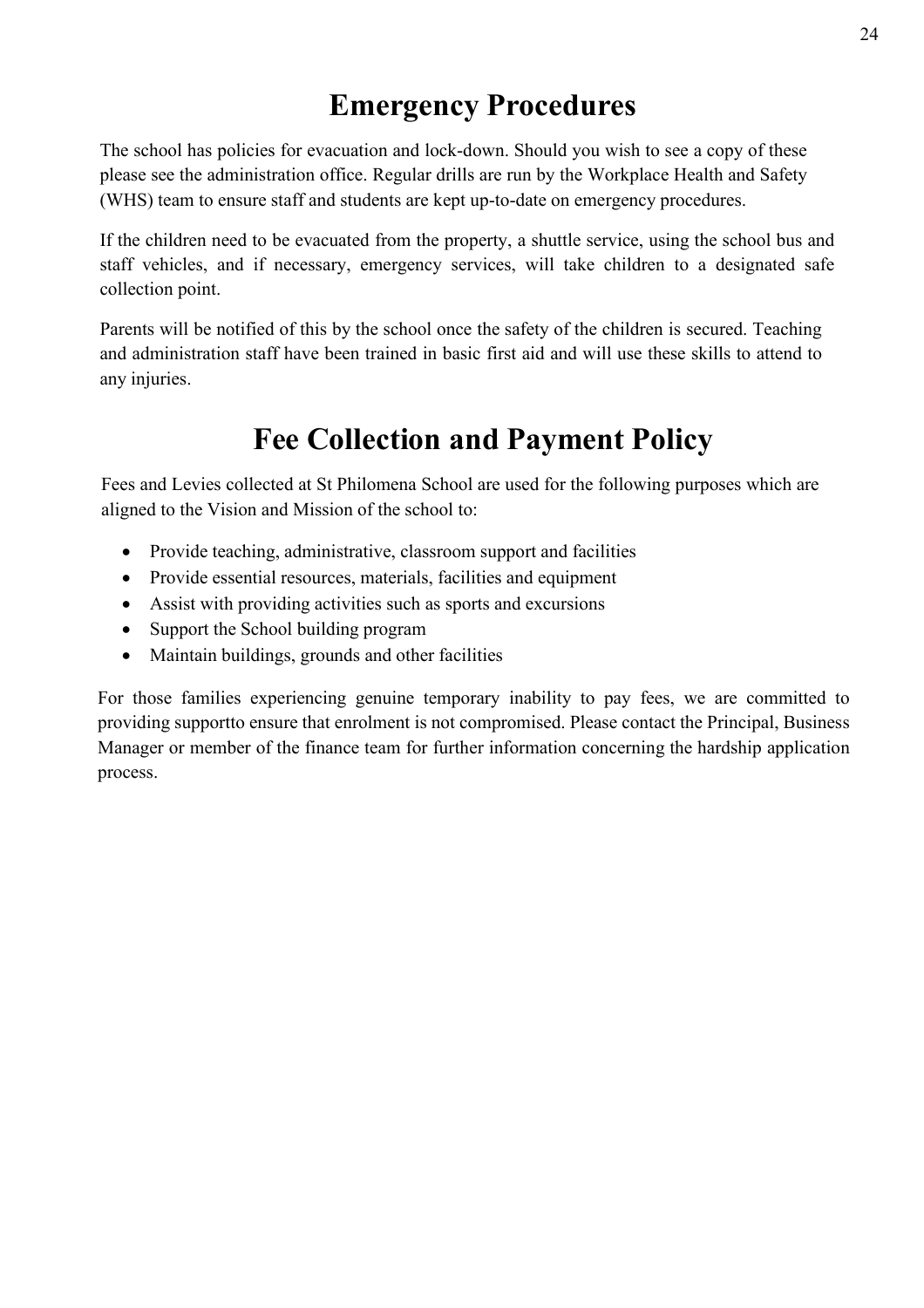### **School Fee and Levy Collection Process**

- 1. School fees and levies are charged on a term basis and sent out just after the start of term, in accordance with the School Fees Schedule [\(https://www.stphilomena.qld.edu.au/fee](https://www.stphilomena.qld.edu.au/fee-schedule/)[schedule/\)](https://www.stphilomena.qld.edu.au/fee-schedule/).
- 2. Fees are due to be paid on the last day of the month following the invoice date. The due date will be noted on the invoice.
- 3. Where a parent/guardian believes financial circumstances have arisen that will prevent or delay the payment of the school fee account, a variety of options are available:
	- *a. Extension of Time* If an extension is required, please contact the school finance office prior to the due date.
	- *b. Payment Plan*

Payment of the school fee and levy account by regular instalments. All payment plans must ensure that the account is cleared by the last day of the school year or as negotiated with the Principal and / or Business Manager. As the payment plan is a concession, not an entitlement, and is costly to manage; families on payment plans must utilize the direct debit system in place at the school – currently EziDebit.

*c. Hardship Discounts*

In cases of financial hardship an application may be made for hardship discount.

i. To assist families in hardship, St Philomena School offers 6 Hardship Discounts every 6 months which can be applied for in January for Terms 1 & 2and in June for Terms  $3 \& 4$ . All applications received by  $31$  January and  $30$  June will be considered and the Hardship Discounts awarded to those families in most need. Families will need to reapply if they are to be considered for the next round. Hardship Discounts are as follows:

Term 1&2

2 X Family tuition fees discounted by 80%

2 X Family tuition fees discounted by 50%

2 X Family tuition fees discounted by 30%

### Term 3&4

2 X Family tuition fees discounted by 80%

- 2 X Family tuition fees discounted by 50%
- 2 X Family tuition fees discounted by 30%
- All matters are dealt with on a confidential basis.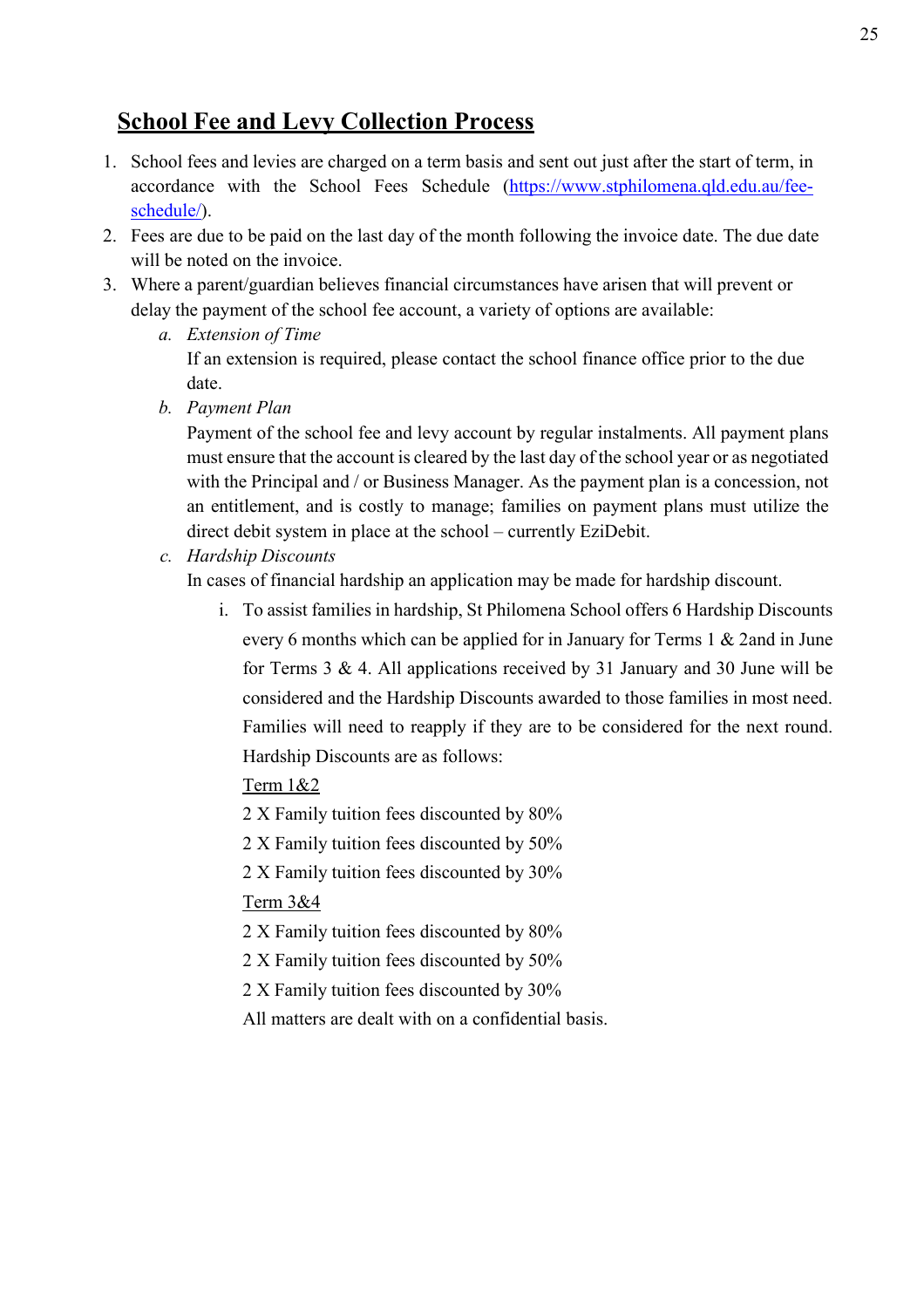- 4. Recovery of unpaid fees. In fairness to families who pay their school fees regularly and on time, the School will follow up all overdue school fee accounts.
	- a. Statements are sent out monthly to all families with balances on their accounts.
	- b. Families behind in their agreed payment plans will be contacted by the admin department to discuss options to catch-up.
	- c. If satisfactory arrangements have not been reached, the account may be sent to the schools Debt Collection agency. In serious cases, where there is clear capacity to pay outstanding fees, legal options may be pursued by the college and/or enrollment cancelled.
	- d. Legal costs, direct debit rejection fees and any debt collection costs or other costs incurred will be at the family's expense.
	- e. As the school incurs additional costs for BSDE subjects and the school bus, only students of families with fully paid-up school fees will be eligible to enroll or re-enroll in BSDE and/or included on the roll for the school bus. By fully paid-up school fees we mean:
		- i. Either: all the prior year's invoices must be fully paid on 31 January
		- ii. Or: families on a formal payment plan, signed by the Principal or Business Manager, must be up-to-date with their payments on 31 January.

# **Agreed Payment Plans**

As mentioned above, our school offers families the opportunity of paying the school fee account by regular instalments over the course of the year. All Agreed Payment Plans must be organised to include a regular schedule that will clear the school fees account by the last day of the school year. Any extensions to an Agreed Payment Plan must be negotiated with the Principal and/or Business Manager. To establish an Agreed Payment Plan, forms are available from the school administration office.

### **Late Start Enrolment**

New students entering St Philomena School after the commencement of the term may be charged on a pro-rata basis for the remaining weeks of the term where appropriate at the Principal's and/ or School Business Manager's discretion.

# **Withdrawal of Enrolment**

A full term's notice, in writing, is required for any changes to your child's attendance. Failure to give a term's notice will result in you being billed for one term's fees in lieu thereof or your Enrolment Bond being forfeited.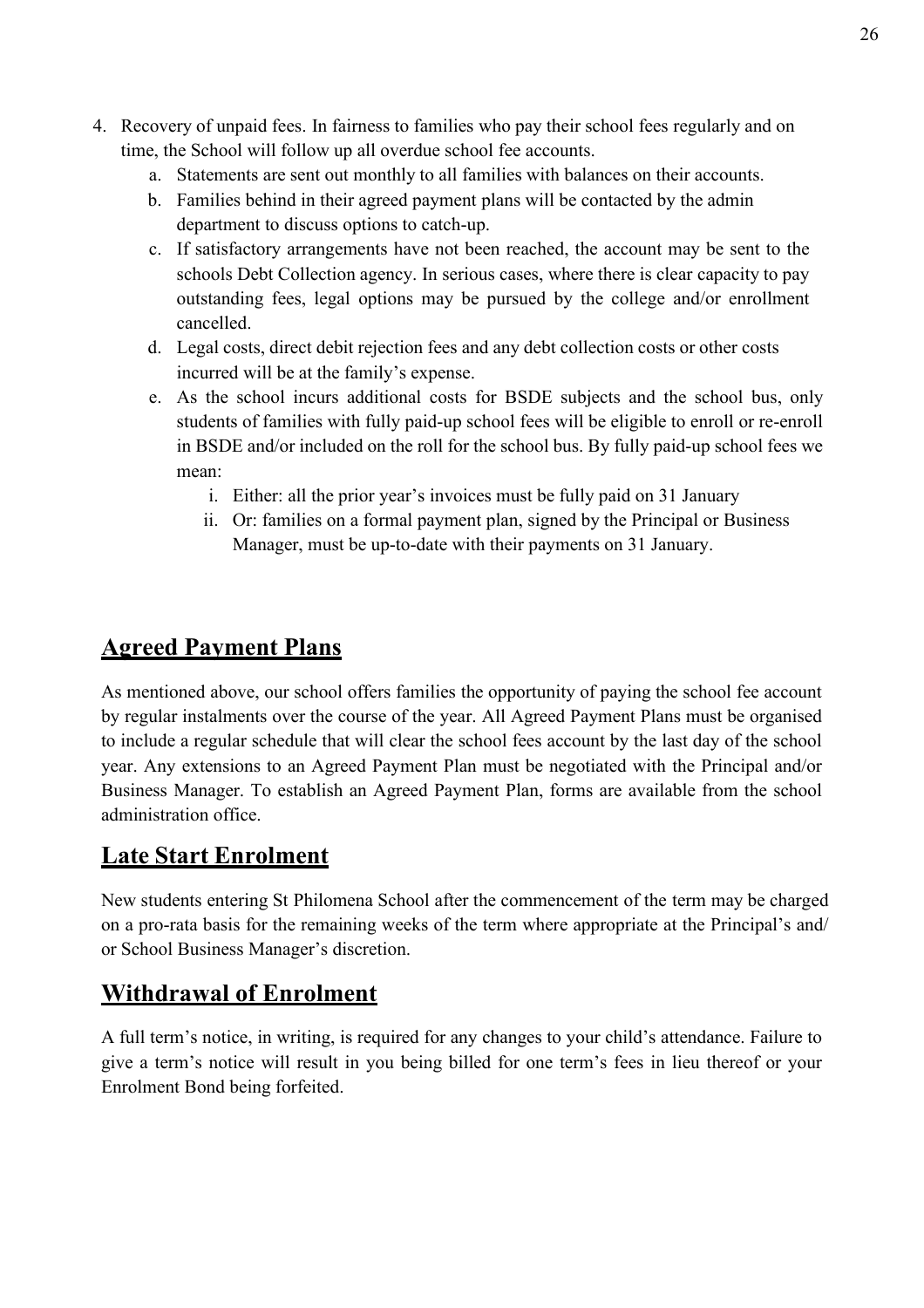Should a child be expelled or suspended from school the current term's fees remain payable.

We offer no refund on levies for non-participation, except in cases where a family has applied for an exemption and it has been approved.

All activities charged are considered mandatory school activities, so the request for an exemption must be deemed reasonable. If the school has incurred any expenses in relation to the activity prior to the exemption being applied for, families will be charged for these.

Student text books, library books and laptops and all accessories are to be returned to the School.

### **Extended Leave/Holding an enrolment place**

Fees will be payable for the whole term in which extended leave is taken. For a reduction in fees a written request must be made to the Principal at the time of notification and may be granted at the Principal's discretion. Consideration will be given to the length of the break, the nature of the leave, the time the student has been at the college, the number of previous leave occurrences, and the existence of student waiting lists.

# **Learning Support**

<span id="page-25-0"></span>The St Philomena School Learning Support department provides support for students with disabilities and significant learning difficulties from Prep onwards. Support for students is provided by both a Learning Support Teacher and Learning Support Teacher Aide. The Learning Support Teacher provides both support to teachers to enable students with disabilities to access the curriculum in the regular classroom setting as well providing custom interventions within the Learning Support Classroom. The teacher aides within the school support teachers and students ina variety of settings.

Classroom teachers are continually monitoring student progress within the classroom and adjusting strategies accordingly. Where there is a need for additional support identified the classroom teacher will send a referral to the Learning Support department which helps to effectively target further support. Classroom teachers will speak with parents if they feel additional support requirements are necessary and the Learning Support Department will also communicate with parents when their child is receiving support outside the

<span id="page-25-1"></span>classroom. Meetings to discuss child specific goals for students with identified disabilities are also held with the Learning Support Department and the Classroom Teachers.

# **Excursions**

From time to time excursions (and incursions) will be arranged to benefit the students and enhance their learning experiences. Often there will be a small cost associated with the excursion (or incursion). These costs will be invoiced in advance at the beginning of the term and adjusted at the end of the term for excursions / incursions attended.

Consent forms are sent out to families at the beginning of the year covering the whole year. Students without properly completed consent forms on file will not be able to participate in the event. Parents will be notified via email, in advance, of upcoming excursions / incursions and the cost associated with the event. Attendance is usually compulsory.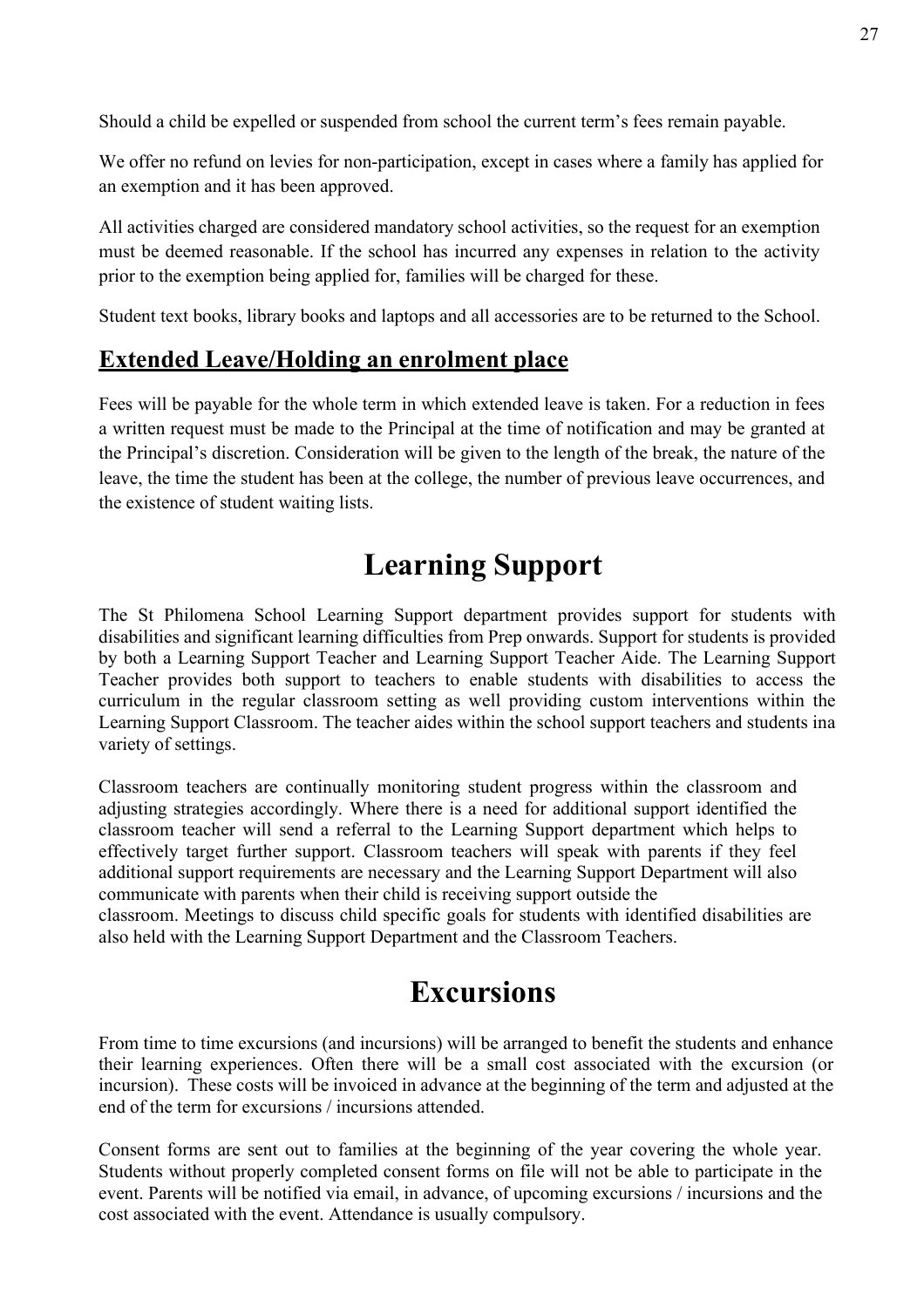# **Lost Property**

<span id="page-26-0"></span>Articles of lost property that have been found on the school grounds are kept at the school office. PLEASE ensure that all items of uniform and other student property are labelled clearlywith the student's name.

<span id="page-26-1"></span>Any items not retrieved from the lost property at the end of term may go to the second-hand sales at the uniform shop.

# **Medication**

All prescribed medication that students require during the day must be taken to the school office on arrival at school in the morning. Written permission or relevant form from the office must accompany the medication. The medication will be administered by the administration staff. Students should not carry their own medication with them – except for asthma inhalers or epipens where necessary.

*Asthma and other life endangering illnesses*. A *doctor's health care plan* MUST be lodged at the school office for any student with asthma of other life endangering illnesses, such as severe allergies, requiring urgent medication.

# **Reporting**

<span id="page-26-2"></span>In the Primary School reports are sent home to parents at the end of the 1st Semester and 2nd Semester. Parent/Teacher Interviews are held at the end of Terms 1 and 3. It is compulsory for parents to attend Parent/Teacher Interviews in Term 1. Interviews in Term 3 are at the request of the teacher or parents. The front office will communicate with parents about arranging times for interviews on the days scheduled in the School's calendar.

In the Secondary School reports are sent home at the end of each semester. These reports include an overall grade, pieces of assessment, an achievement graph allowing parents to see where their child ranks within the cohort. This graph is done by grade only, student results are private. Each subject teacher will provide an overview of what your child has studied, the areas they have good control in, areas that need attention and recommendations for future success. Year 12 students do not receive a school report at the end of semester 2.

Secondary Parent/Teacher Interviews are held at the end of Terms 1 and beginning of term 3. These interviews are at the request of the teacher or the parents. Teachers requesting an interview will be indicated by a red flag beside their name during the booking process.

Parents can request interviews by using the online booking system via the link emailed to parents for each interview session. The front office will communicate with parents about the arranging of times for interviews on the days scheduled in the School's calendar.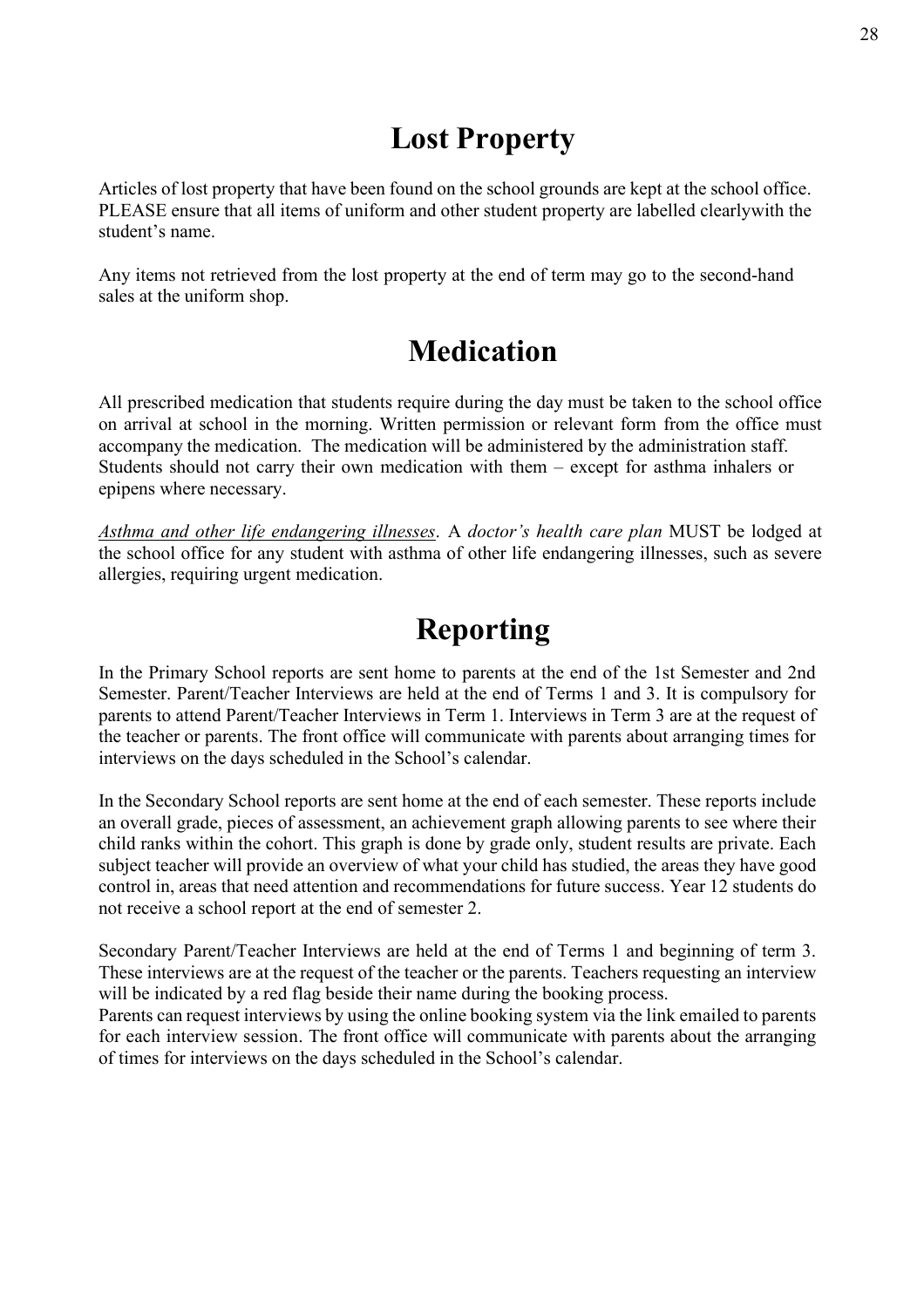# **Bus Route**

<span id="page-27-0"></span>

| <b>Time</b>        | Route                                                              |
|--------------------|--------------------------------------------------------------------|
| 7:25am             | Depart Blunder Rd, Oxley Ridge (Translink Stop 67 Aldi-Chemist     |
|                    | Warehouse)                                                         |
| 7:30am             | Depart Blunder Rd, Durack (At Storage King, before Inala Ave)      |
| 7:40am             | Depart Stapylton Rd, Forest Lake (At Heathwood Park)               |
| 7:50am             | Depart Conifer St near Silvertop St, Hillcrest (Translink Stop)    |
| 8:00am             | Arrive St Philomena School (Koplick Rd, Park Ridge)                |
| <b>Time</b>        | Route                                                              |
| 2:50 <sub>pm</sub> | Children on the bus and roll-call                                  |
| $2:55$ pm          | Depart St Philomena School (Koplick Rd, Park Ridge)                |
| 3:20 <sub>pm</sub> | Depart Silvertop St near Conifer St, Hillcrest (Translink Stop)    |
| 3:30 <sub>pm</sub> | Depart Stapylton Rd, Forest Lake (Opposite Heathwood Park)         |
| 3:40 <sub>pm</sub> | Depart Blunder Rd, Durack (Opposite Storage King, after Inala Ave) |
| 3:45 <sub>pm</sub> | Arrive Our Lady of Lourdes (St Clements Rd, Oxley)                 |

# **PLEASE NOTE:**

- The chartered bus operates each school day Monday to Friday.
- All times are approximate. Schedule subject to some variations because of traffic conditions.
- Parents are to be at their stop 5 minutes prior to these times.
- Parents are to refrain from asking the driver to pick or drop their child at a different stop than one of those allotted.

Regular Bus Passengers

*\*\*Irrespective of Bus Stop Location*

1st child \$420 2nd child \$200 3rd child \$200 4th child \$200 5th child + No charge

### **FEES**

These fees will be charged on your term invoice. The above fees are heavily subsidized by the school and seats are limited. For this reason, preference is given to families already taking the bus and those families not falling behind in the payment of their school fees/ formal payment plans.

### **RULES**

- 1. NO CHILD is to enter the bus without the driver's permission.
- 2. NO BODY PARTS are to protrude from the windows of the bus, at any time.
- 3. ALL PASSENGERS are to remain seated at all times.
- 4. NO FOOD or DRINK is to be consumed.
- 5. Any claim for DAMAGE caused by student behavior will be the responsibility of the parent/ carer of the student concerned.
- 6. NO PERSONAL ELECTRONIC DEVICES, such as, iPods, laptops, iPads, tablets, handheld game machines, etc. Such items will be confiscated.
- 7. Mobile phones can only be used out of serious necessity, such as, in an emergency or parents need to be contacted urgently.
- 8. ALL PASSENGERS must follow the Queensland Transport Code of Behavior http:// [www.tmr.qld.gov.au/buscode](http://www.tmr.qld.gov.au/buscode) distributed to each family.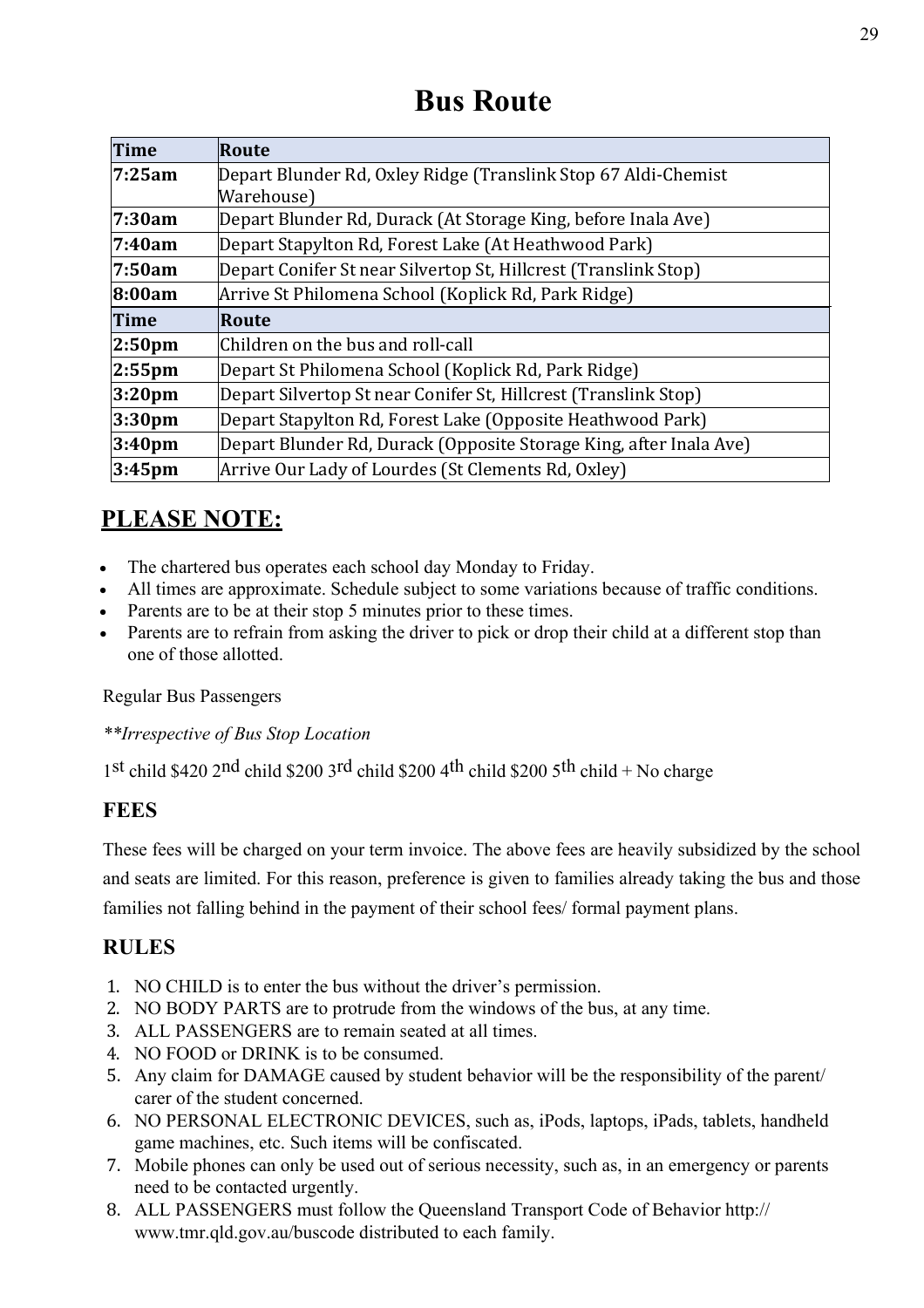If any of these rules are broken, the Principal will give serious consideration to the child being prohibited on the bus from the remainder of the term.

## <span id="page-28-0"></span>**Mobiles and Electronic Devices**

Some students need to bring a mobile phone to school for their safety or to contact parents out of school hours. Mobile phones are not permitted for use during school hours. Students are required to hand their mobiles in at the school office for safekeeping upon arrival and collect them after school. Any student found to be in possession of a mobile phone during the school day without having handed it to the school office will be removed from class, their parents notified and a 3 day suspension will be given.

Ipods, MP3 players, personal laptops, tablets, handheld game machines, and other electronic devices are not to be brought to school.

## <span id="page-28-1"></span>**Carpark**

The considerable increase over the years in cars using the car park during drop-off and pick-up times has put some strain on the car park. In order to address the problems caused by increased traffic, duringthe peak drop-off times, 7.55-8.10am, and pick-up times, 2.45-3.05pm, we ask that parents leave as soon as possible after dropping off or picking up their children.

Children must be dropped off or picked up at the roundabout. Staff supervising the drop off/pick up zone will only permit a certain number of vehicles to enter the roundabout. Vehicles are to come to a complete stop, children are to disembark and move towards the Primary COLA or Secondary school. Once all students have left the drop off zone a teacher will indicate that it is safe for the vehicle to venture away from the roundabout. Those dropping students at school must stay in the vehicle for the safety of themselves and others.

Parents are advised there is to be no overtaking on the school roundabout, patience and common sense is important to the safety of our children and staff.

Out of the same concern for safety, we ask that children not cross through the bottom car park near the entrance of the school. If their car is parked on the far side of this car park, they are to use the pedestrian crossing or walk around the car park's perimeter on the other side so that they are not moving through cars which are entering or leaving parking spaces.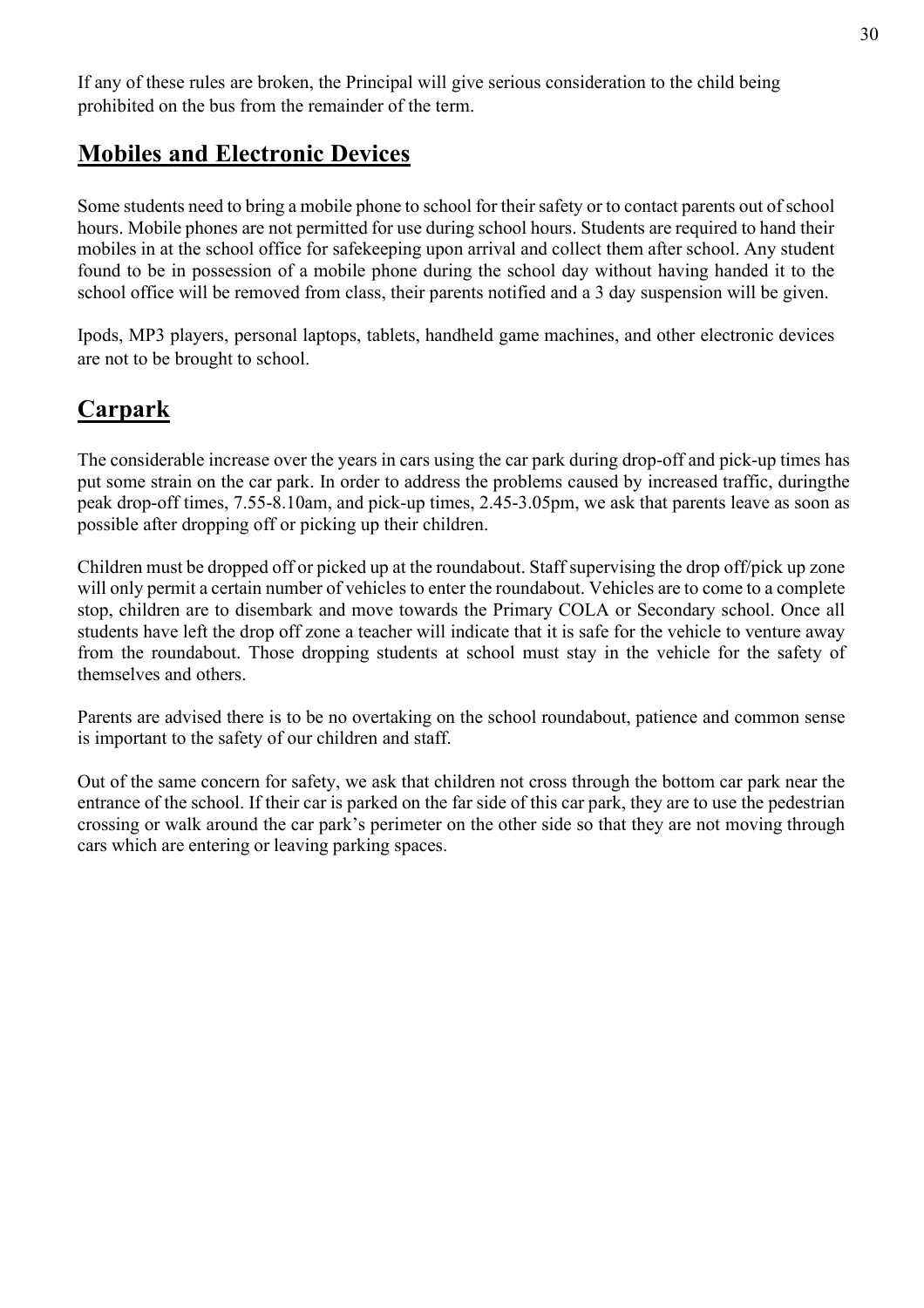

# <span id="page-29-0"></span>**Appendix 2 QCE Assessment Guidelines for Students, 2022**

*All assessment at St. Philomena for Year 11 and 12 is in line with the policies and procedures of the QCAA. The information for Students Regarding Senior School Assessment outlined in this document is taken from the QCE and QCIA Policy and Procedure Handbook v1.2.* 

### **Principles and attributes of assessmen**t

All assessment at St. Philomena for Units 1-4 is:

- aligned with QCAA curriculum and reflects what is taught and learned
- accessible, so that each student is given the opportunity to demonstrate what they know and can do;
- reliable, so that assessment results are consistent, dependable or repeatable.

### **Assessment in General Subjects: Units 1&2**

All assessment tasks at St. Philomena for Unit 1 and 2 subjects are developed to allow students to experience the assessment types used in Units 3&4. The assessment tasks are developed to ensure that each unit objective is assessed at least once. The assessment techniques will differ between subjects and are relevant to each syllabus.

### **Assessment in General Subjects: Units 3&4**

Students complete a total of four summative assessments —three internal and one external for each subject. The exception to this is Latin, which has only one final external assessment.

Confirmed results from the internal assessments are combined with the result from the external assessment, which is developed and marked by the QCAA, to produce the overall subject result. External assessment results are not privileged over summative internal assessment results. Schools develop three summative internal assessments, which must be endorsed before they are administered to students. St. Philomena will submit provisional marks to the QCAA and summative internal assessment results are externally confirmed by QCAA assessors.

### **Instrument Specific Marking Guides (ISGM)**

Each QCAA syllabus provides an instrument-specific marking guide (ISMG) for each summative internal assessment instrument. The ISMGs describe the characteristics evident in student responses and align with the identified assessment objectives. Assessment objectives are drawn from the unit objectives and are contextualised for the requirements of the assessment instrument.

St. Philomena school cannot change or modify an ISMG for use with summative internal assessment for Units 3 & 4.

Each ISMG groups assessment objectives into criteria. An assessment objective may appear in multiple criteria, or in a single criterion of an assessment instrument. Year 11 assessment is marked using an ISMG based on the corresponding Year 12 assessment item and modified to suit Year 11 content.

### **External Assessment**

There is one external assessment for each QCAA subject. These are worth between 25-50% of the overall result depending on the subject. The exception to this is Latin, where the exam is worth 100%. They are common to all schools and are administered by schools under the same conditions at the same time and on the same day. All external exams are developed and marked by the QCAA according to a commonly applied marking scheme (not an ISMG). All exams at the end of Unit 2 will use this marking scheme and be structured in the same way as the Unit 4 external exams.

### **Assessment Techniques Assessment Techniques Purpose**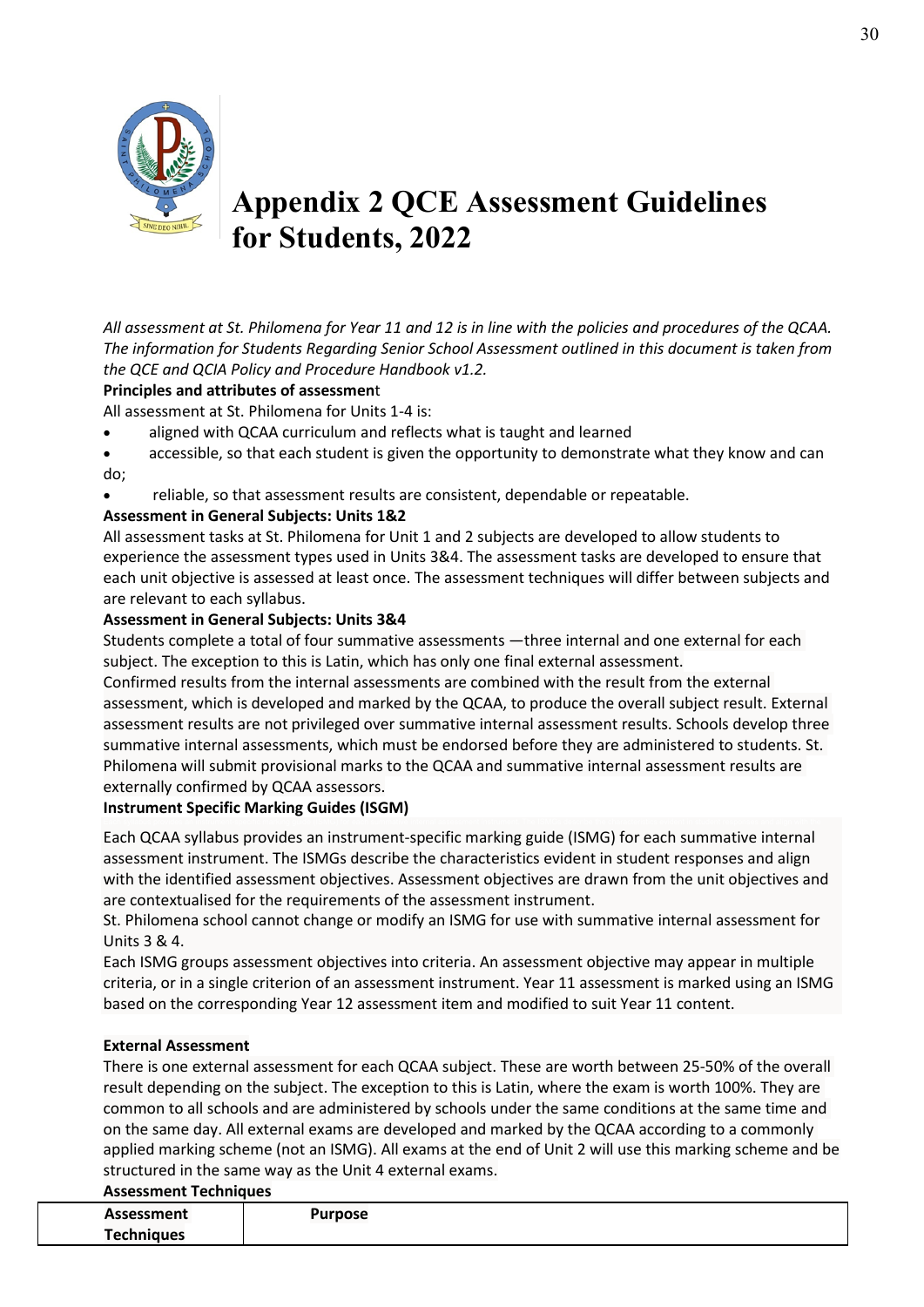| Examination   | An examination is a supervised test that assesses the application of a  |
|---------------|-------------------------------------------------------------------------|
|               | range of cognitions to one or more provided items such as questions,    |
|               | scenarios and/or problems. Student responses must be completed          |
|               | individually, under supervised conditions, and in a set timeframe.      |
| Extended      | An extended response is an open-ended assessment technique              |
| Response      | that focuses on the interpretation, analysis, examination and/or        |
|               | evaluation of ideas and information in response to a particular         |
|               | situation or stimulus. While students may undertake some                |
|               | research when writing the extended response, it is not the focus        |
|               | of this technique. An extended response occurs over an                  |
|               | extended and defined period of time.                                    |
| Investigation | An investigation requires students to research a specific               |
|               | problem, question, issue, design challenge or hypothesis through        |
|               | the collection, analysis and synthesis of primary and/or                |
|               | secondary data. An investigation uses research or investigative         |
|               | practices to assess a range of cognitions in a particular context.      |
|               | An investigation occurs over an extended and defined period of          |
|               | time.                                                                   |
| Product       | A product is an assessment technique that focuses on the output or      |
|               | result of a process requiring the application of a range of cognitive,  |
|               | physical, technical, creative and/or expressive skills, and theoretical |
|               | and conceptual understandings. A product is developed over an           |
|               | extended and defined period of time.                                    |
| Project       | A project is an assessment technique that focuses on a problem-         |
|               | solving process requiring the application of a range of cognitive,      |
|               | technical and creative skills and theoretical understandings. The       |
|               | response is a coherent work that documents the iterative                |
|               | process undertaken to develop a solution to a problem and               |
|               | includes written paragraphs and annotations, diagrams,                  |
|               | sketches, drawings, photographs, video, spoken presentations,           |
|               | physical prototypes and/or models. A project is developed over          |
|               | an extended and defined period of time.                                 |

### **ACADEMIC INTEGRITY**

Academic integrity requires academic responsibilities to be approached in an honest, moral and ethical way. Schools, teachers, parents/carers and others who support students in their learning —including the Queensland Curriculum and Assessment Authority (QCAA) —are responsible for promoting and maintaining academic integrity.

St. Philomena school is committed to promoting academic integrity as we;

- emphasise the importance of ethical academic conduct and scholarship
- ensure robust processes are in place to support sound academic practice
- ensure teachers, students and parents/carers have a clear shared understanding of expectations for academic integrity

• explicitly teach the use of appropriate processes and materials in academic work, including an understanding of ownership of information, ideas and images

• communicate the consequences and implications of academic misconduct clearly throughout the school community.

### **Academic Misconduct**

Academic misconduct incorporates a broad range of behaviours by which students inappropriately and falsely demonstrate their learning. The types of misconduct and examples listed in the table below are not exhaustive**.**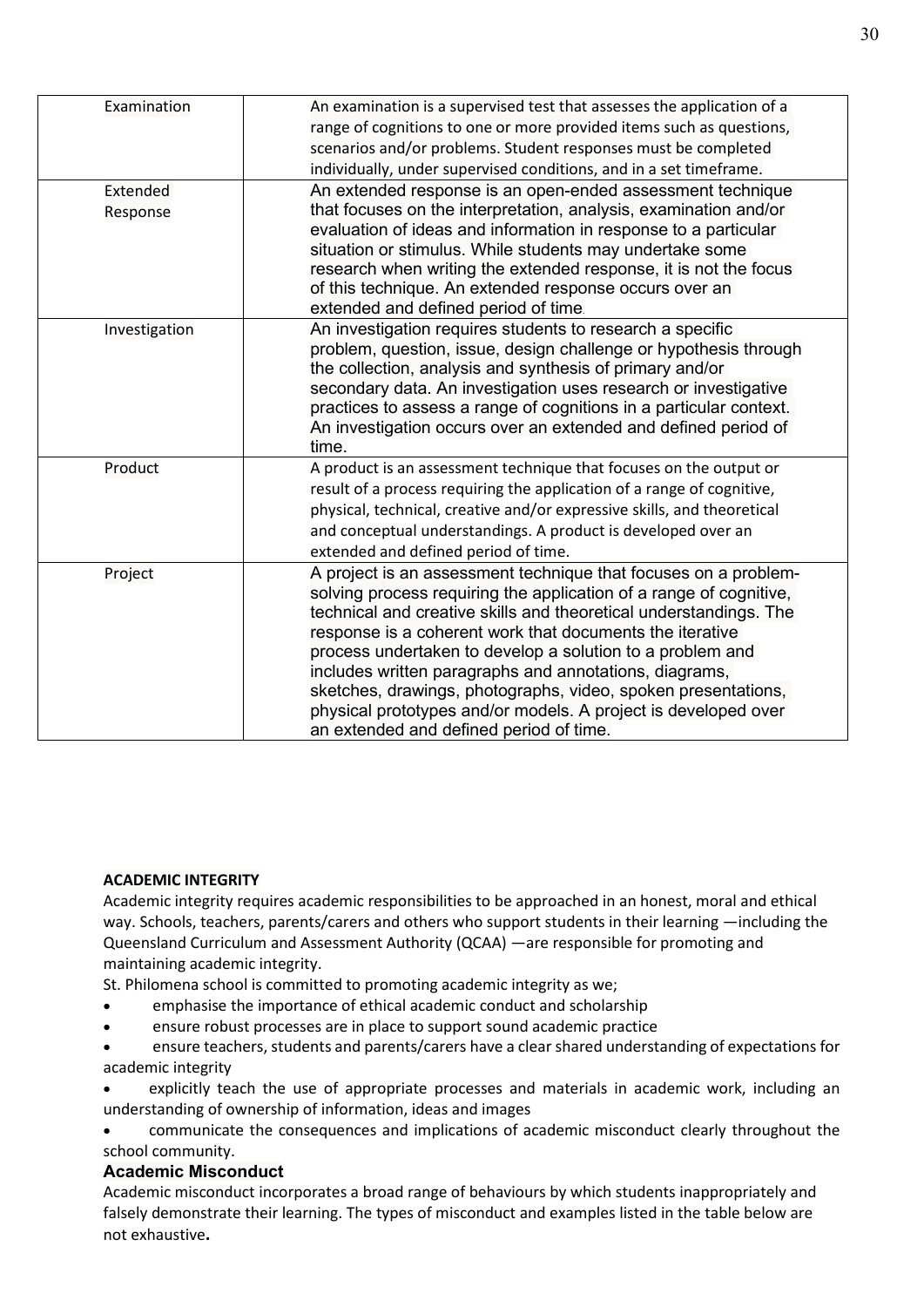| <b>Type of</b><br><b>Misconduct</b><br><b>Examples</b>              | <b>Examples</b>                                                                                                                                                                                                                                                                                                                                                                                                                                                                                                           |
|---------------------------------------------------------------------|---------------------------------------------------------------------------------------------------------------------------------------------------------------------------------------------------------------------------------------------------------------------------------------------------------------------------------------------------------------------------------------------------------------------------------------------------------------------------------------------------------------------------|
| Cheating while<br>under<br>supervised<br>conditions                 | A student:<br>begins to write during perusal time or continues to<br>write after the instruction to stop writing is given<br>uses unauthorised equipment or materials<br>has any notation written on their body, clothing or<br>any object brought into an assessment room<br>communicates with any person other than a<br>supervisor during an examination, e.g. through speaking,<br>signing, electronic device or other means, such as passing<br>notes, making gestures or sharing equipment with<br>another student. |
| Collusion                                                           | When:<br>more than one student works to produce a<br>response and that response is submitted as individual<br>work by one or multiple students<br>a student assists another student to commit an act<br>of academic misconduct<br>a student gives or receives a response to an<br>assessment.                                                                                                                                                                                                                             |
| Contract<br>cheating                                                | A student:<br>pays for a person or a service to complete a<br>response to an assessment<br>sells or trades a response to an assessment                                                                                                                                                                                                                                                                                                                                                                                    |
| Copying Work                                                        | A student:<br>deliberately or knowingly makes it possible for<br>another student to copy responses<br>looks at another student's work during a<br>supervised assessment<br>copies another student's work during a supervised<br>assessment.                                                                                                                                                                                                                                                                               |
| Disclosing or<br>receiving<br>information<br>about an<br>assessment | A student or other person:<br>gives or accesses unauthorised information that<br>compromises the integrity of the assessment, such as<br>stimulus or suggested answers/responses, before a<br>response to an assessment is completed<br>makes any attempt to give or receive access to<br>secure assessment materials.                                                                                                                                                                                                    |
| Impersonation                                                       | A student arranges for another person to complete a<br>response to an assessment in their place, e.g.<br>impersonating the student in a performance or<br>supervised assessment. A student completes a response<br>to an assessment in place of another student.                                                                                                                                                                                                                                                          |
| Misconduct<br>during a<br>supervised<br>assessment                  | A student distracts and/or disrupts others in an<br>assessment room.                                                                                                                                                                                                                                                                                                                                                                                                                                                      |
| Plagiarism or<br>lack of<br>referencing                             | A student completely or partially copies or alters another<br>person's work without attribution (another person's work<br>may include text, audio or audio-visual material, figures,<br>tables, design, images, information or ideas).                                                                                                                                                                                                                                                                                    |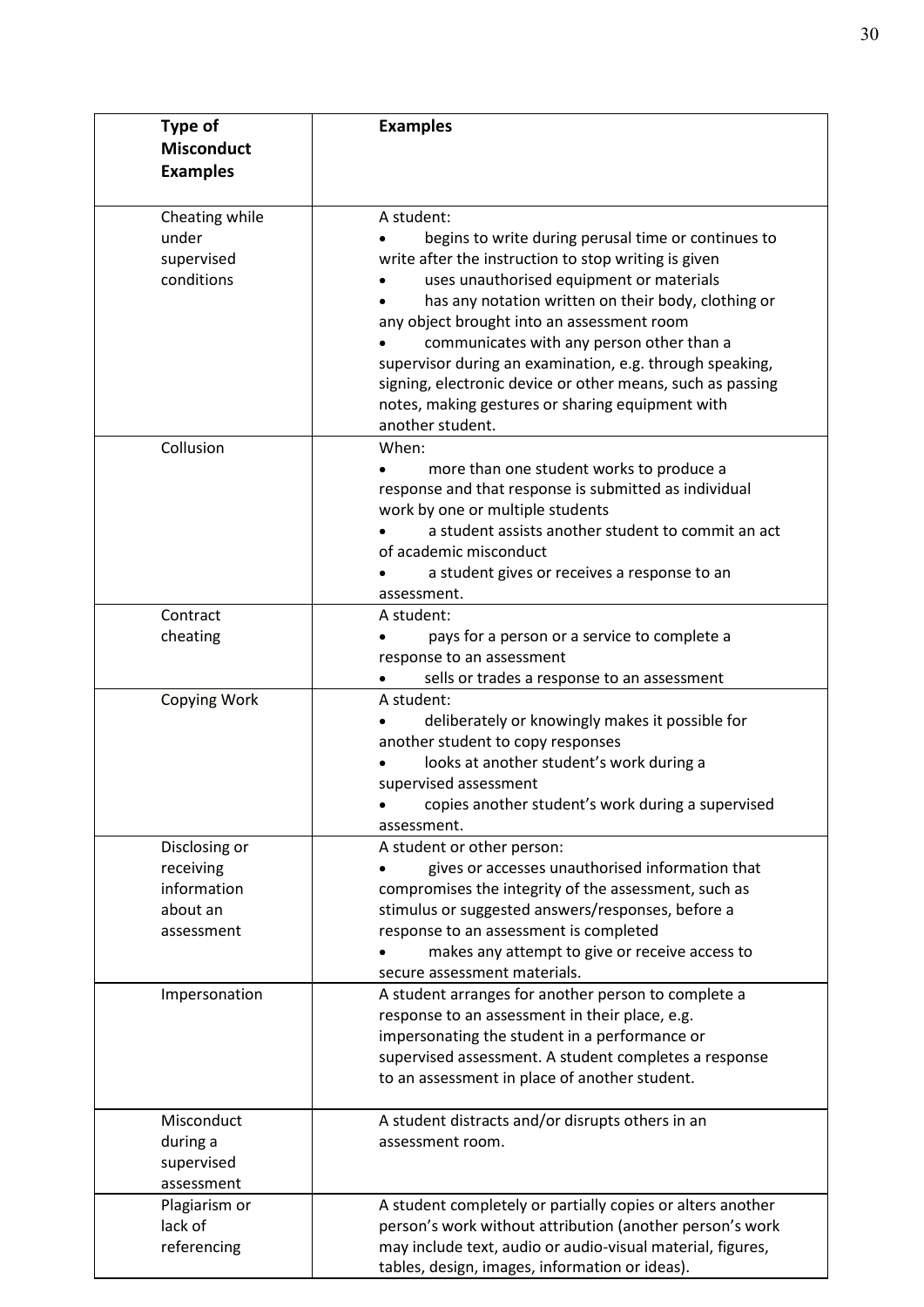| Self plagiarism                        | A student duplicates work or part of work already<br>submitted as a response to an assessment instrument in<br>the same or any other subject.                              |
|----------------------------------------|----------------------------------------------------------------------------------------------------------------------------------------------------------------------------|
| Significant<br>Contribution<br>of help | A student or other person arranges for, or allows, a tutor,<br>parent/carer or any person in a supporting role to<br>complete or contribute significantly to the response. |

*Consequences for Plagiarism, Collusion, Contract Cheating, Copying work, Fabricating, Impersonation include but are not limited t*o:

Students cannot be rated on work that is not their own. If plagiarism is confirmed, the sections of work in question cannot be used to make a judgment about student achievement.

• Where a student is found to have plagiarised significant portions of the task, only the elements of task that are their own original work will be rated.

Where a student is found to have plagiarised the entire task, it will be treated as a non submission. In both cases, consequences will be applied.

*Consequences for Cheating while under supervised conditions (including exams and external exams), Copying work, Disclosing or receiving information about an assessment, Misconduct during an exam, or Impersonation*

• When a student is suspected of or observed participating in an act of academic misconduct, students will be permitted to complete the assessment despite the alleged incident of misconduct if possible.

• Serious incidents that are unable to be reasonably managed by the exam supervisor or the external assessment supervisor (eg disrupting other students) may result in the student being excluded from the assessment room.

• Where a teacher suspects that a proportion of the assessment task is not the student's original work (ie written by a tutor) ,please speak with the Deputy Principal

Some possible outcomes include:

• Comparison of task with draft

• Asking student to sit with teacher and verbally demonstrate their understanding of the topic OR rewriting under teacher supervised conditions part of the topic

• Only marking sections of the assessment written by the student Teachers will need to clearly mark assessment explaining how they arrived at their decision for the purpose of Confirmation.

### **Drafting**

Drafts should be a student's fully completed assessment task. There is minimal benefit gained from handing in work that is not completed. Students are allowed only one draft for an assessment (where drafts are applicable).

Drafts may also be used as evidence of student learning where a student fails to submit assessment. Teachers will keep evidence of drafts or have access to drafts until the final submission has been made.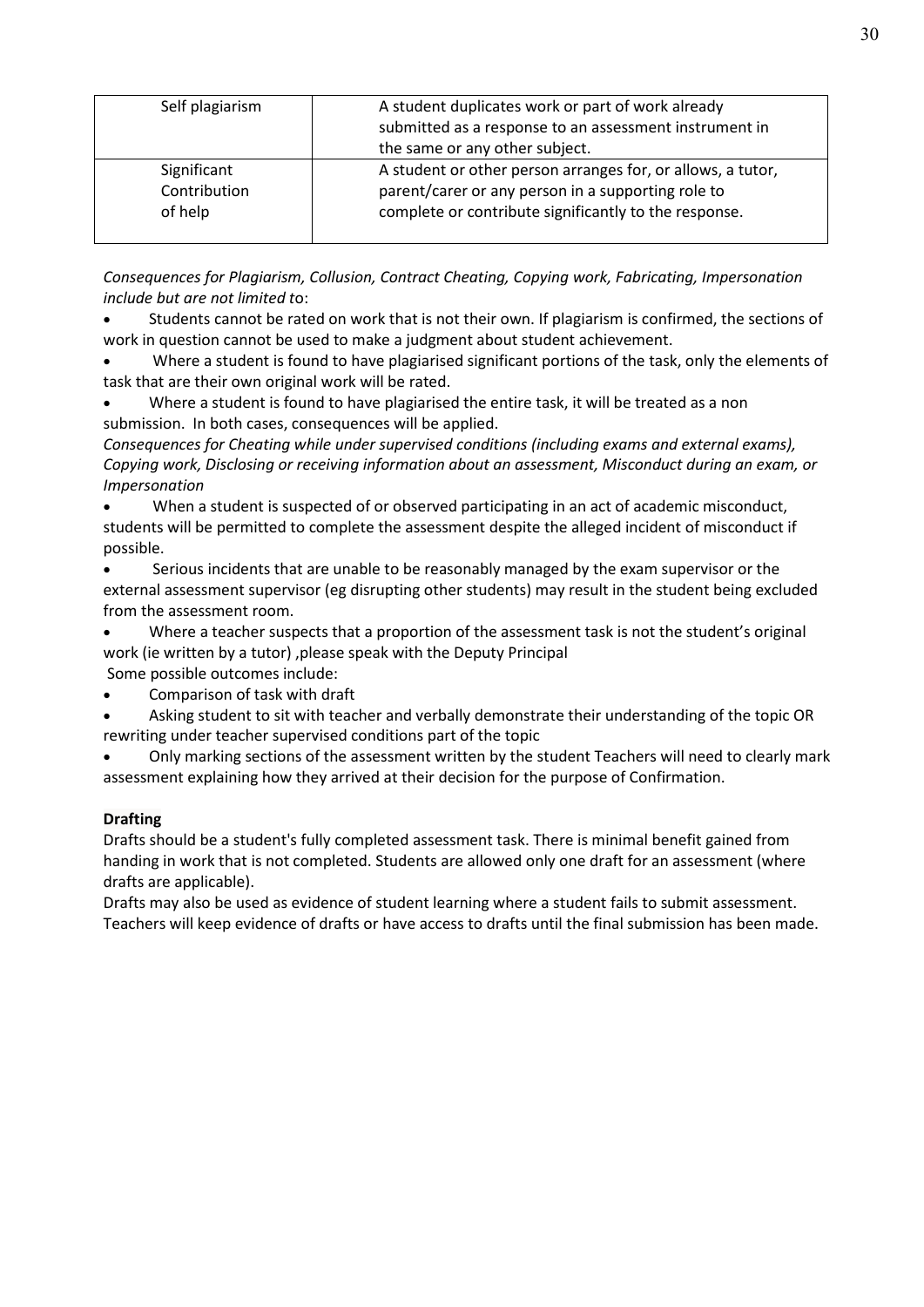### **Word Lengths**

|                   | <b>Word Length</b>                                                                                                                                                                                                               | <b>Page Count</b>                                                                             |
|-------------------|----------------------------------------------------------------------------------------------------------------------------------------------------------------------------------------------------------------------------------|-----------------------------------------------------------------------------------------------|
| <b>Inclusions</b> | All words in the text of the response<br>Title, headings, and<br>subheadings<br>Tables, figures, maps and<br>diagrams containing information<br>other than raw or processed data<br>Quotations<br>Footnotes and endnotes (unless | All pages that are used<br>as evidence when<br>marking a response                             |
|                   | used for bibliographical purposes)                                                                                                                                                                                               |                                                                                               |
| <b>Exclusions</b> | Title page<br>Contents page<br>Abstract<br>Raw or processed data in tables,<br>figures and diagrams<br>Equations<br>Bibliography<br>٠<br>Reference list<br>$\bullet$<br>Appendixes*<br>٠<br>Page numbers<br>In text citations    | Title page<br>٠<br>Contents page<br>Abstract<br>Bibliography<br>Reference list<br>Appendixes* |

\*Appendixes should contain only supplementary material that will not be directly used as evidence when marking the response.

When a student's work exceeds the word or page count, the work will be returned to the student without any commentary. The student then has 24 hours in order to resubmit edited work (without assistance) in line with required word/page counts. The student should not be rewriting the assessment task. They should merely be removing content, which may include rephrasing/summarising points.

### **DUE DATES**

Due dates are published In the QCE Assessment Timelines at the start of the year. Teachers aim to balance due dates across assessment weeks to allow for the appropriate teaching time for each topic in their subject. In Year 12 the nature of the assessment task is directed by the QCAA.

If a is student seeking an extension to an assessment task, they are to complete the Request for Extension form and submit, with evidence, to the Head of Secondary or the Deputy Principal. There are two different ways that an extension may be requested:

1. An extension is requested before the due date as the student foresees, with good reason, that they will not be able to complete the assessment before the due date.

2. A student is absent with good reason on the due date itself (work to be submitted), or on an exam day. In this case, they can submit work with the assistance of a parent or other family member. If they are unable to submit the task a medical certificate **must** be provided, failure to do so will mean the school cannot accept the work and the student will be given an E. This means they will not get a credit for that Unit for their QCE. If a student does have a medical certificate, they will submit the work based on the extension set out by the Head of Secondary/ Deputy Principal. If the student needs to complete an IA (exam) it will be completed on the first day, they return to school.

Reasons for requesting extensions may include, but are not limited to: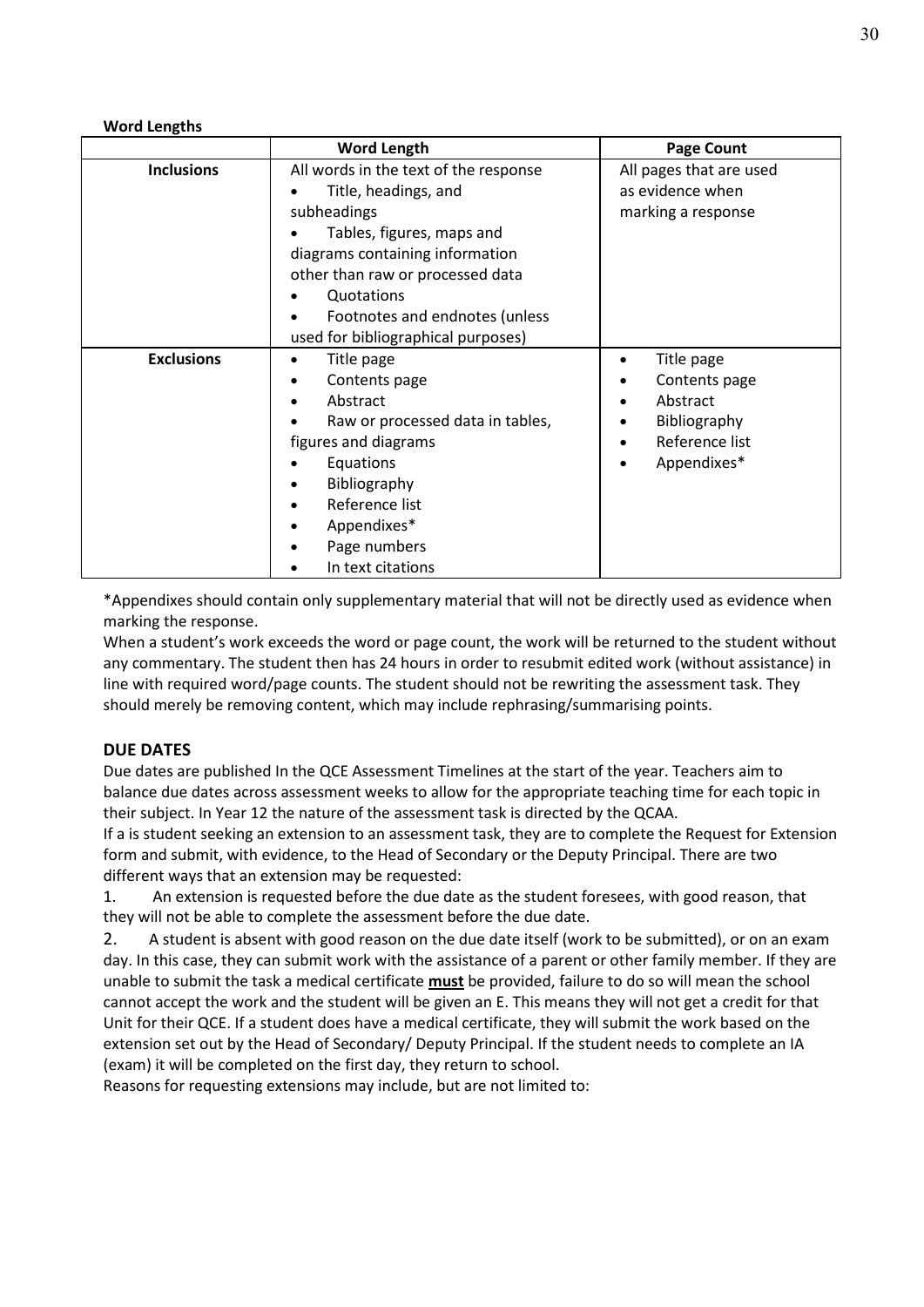| <b>Not Acceptable</b>            | Acceptable                                             |
|----------------------------------|--------------------------------------------------------|
| Family holiday                   | Illness either temporary or ongoing, with<br>$\bullet$ |
| Lost/faulty USB                  | supporting documentation ie medical                    |
| Computer/printer faults          | certificates                                           |
| Teacher absence                  | Family circumstances of which the school<br>$\bullet$  |
| Assistance at home               | is aware i.e., bereavement                             |
| Drivers' licence                 | Surgery/medical procedure with                         |
| Paid employment                  | supporting documentation                               |
| Sporting commitments (apart from |                                                        |
| school representative sports)    |                                                        |
| <b>External suspension</b>       |                                                        |

Note concerning medical certificates: Certificate needs to state the reason/s why the student is unable to participate in assessment. For instance, a student with a broken toe is unlikely to need to miss exams the following week.

### **Authenticating Student Responses**

For each assessment in every subject, the teacher will outline the authentication requirement for that task. Naturally, what is required for authentication is dependent on the nature of the assessment. *Students should:*

- complete responses during the designated class time to ensure teachers can observe the development of work and authenticate student responses
- participate in authentication processes as required by schools, such as to-sign a declaration of authenticity
- submit a draft, where required
- submit the final response using plagiarism-detection software, where required
- participate in interviews during and after the development of the final response.
- *Parents/carers can:*

support the efforts of teachers and students to authenticate student responses by ensuring that students are aware of and follow the guidelines for drafting and providing feedback on a draft student response.

### **Access Arrangements and Reasonable Adjustments (AARA)**

The Queensland Curriculum and Assessment Authority (QCAA) recognises that some students have disability, impairment and/or medical conditions, or experience other circumstances that may be a barrier to their performance in assessment.

Access arrangements and reasonable adjustments (AARA) are designed to assist these students. AARA minimise barriers for eligible students to demonstrate their learning, knowledge and skill in assessment. The school will use the information from the QCE and QCIA Policy and Procedure Handbook v1.2 to inform their decisions about appropriate adjustments and arrangements for General and Senior External Examination assessments. Access arrangements are action/s taken by the school so that a student with an eligible impairment that may not be covered by the definition of disability can access assessment. Reasonable adjustments are action/s taken by the school so that an eligible student with impairment as a result of disability and/or medical conditions or experiencing other circumstances creating a barrier to the completion of assessment can be assessed. The Disability Discrimination Act 1992 (DDA) and the Disability Standards for Education 2005 (DSE) seek to eliminate, where possible, discrimination against people with disabilities.

Compliance with these documents ensures students are provided with opportunities to realise potential through participation in education and training. The application of AARA to student assessment is based on the functional impact of the condition for which AARA are sought. Students with the same condition may experience highly varied impacts on their education, and their ability to demonstrate their learning, knowledge and skill in assessments. Below are examples of AARA adaptations which may be made for students undertaking assessment at St Philomena School. In all cases, please consult with the Deputy Principal if at any stage you believe you may be eligible for AARA.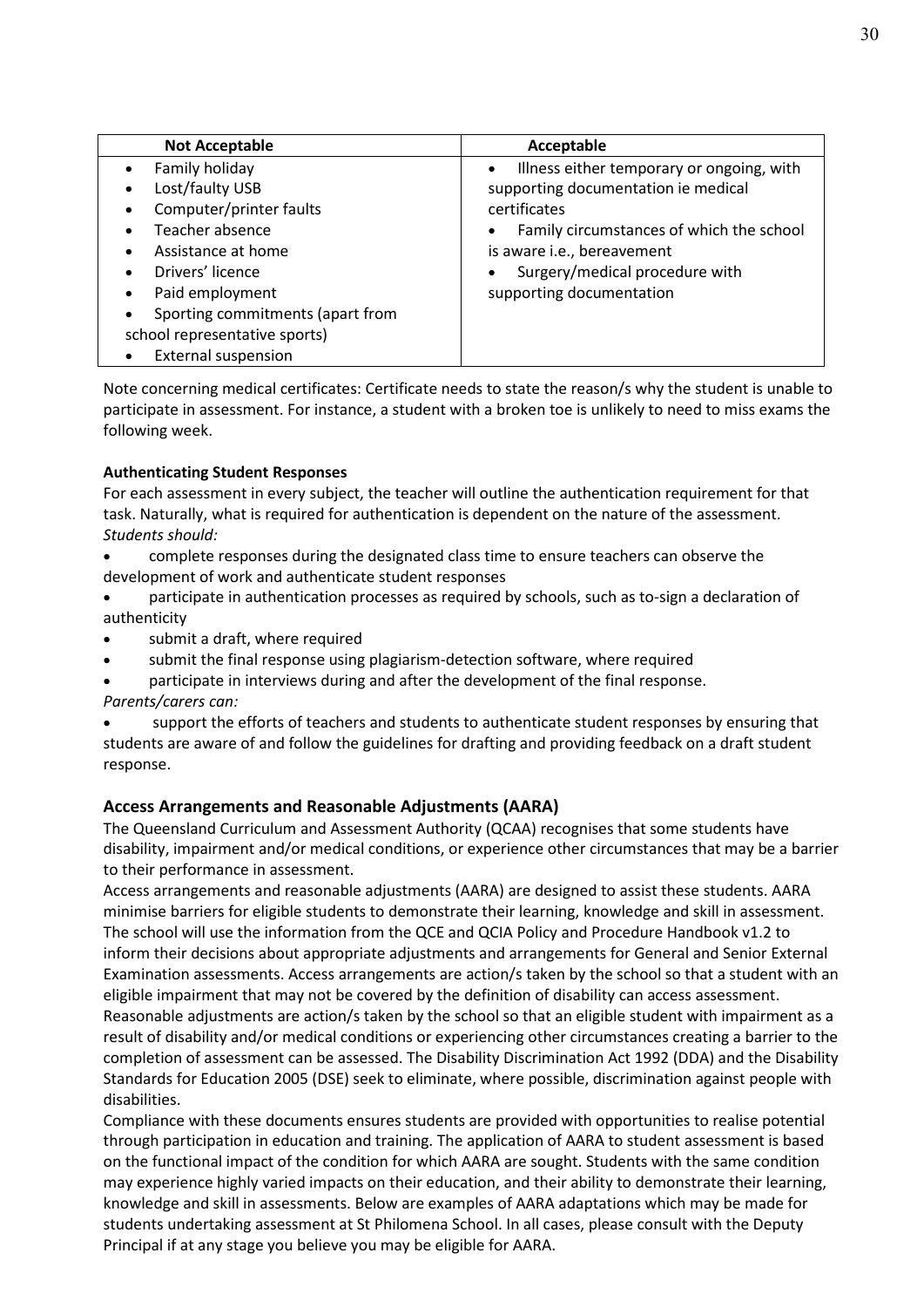AARA may include, but is not limited to:

| Eligibility<br>Category | <b>Examples of possible AARA</b>                                      |
|-------------------------|-----------------------------------------------------------------------|
| Alternative             | Examples include                                                      |
| <b>Format Papers</b>    | • braille                                                             |
|                         | • A4 to A3 enlargement                                                |
|                         | · electronic format                                                   |
|                         | • large print papers                                                  |
|                         | • black-and-white materials                                           |
| Assistive               | Examples include:                                                     |
| Technology              | • amplification system                                                |
|                         | • speech-to-text application                                          |
|                         | • magnification application.                                          |
|                         | The types of assistive technology that the student may use to         |
|                         | complete assessment will depend on variable factors, including the    |
|                         | nature and severity of the student's disability and/or impairment and |
|                         | the functional impact related to the type and purpose of the          |
|                         | assessment instrument.                                                |
| Medication              | Only prescribed medication may be taken into the assessment room      |
|                         | in a clear container                                                  |
| <b>Extra Time</b>       | Additional working time at the rate of five minutes per half hour of  |
|                         | examination assessment time.                                          |
| Physical                | examples include:                                                     |
| Equipment and           | • specialised desk or chair                                           |
| Environment             | • cushion or pillow                                                   |
|                         | • crutches                                                            |
|                         | • heat or cold pack                                                   |
|                         | • towel                                                               |
|                         | · lighting                                                            |
|                         | • ventilation                                                         |
|                         | • temperature                                                         |
|                         | • other physical aid                                                  |
| Social/Emotional        | • Alternative venue                                                   |
|                         | • Varied seating                                                      |
|                         | • Assistance                                                          |
|                         | • Rest breaks                                                         |
| Extension               | An extension to the due date for submission or completion of an:      |
|                         | • extended response project or                                        |
|                         | • performance or                                                      |
|                         | • non-examination                                                     |
| Comparable              | An alternative comparable assessment that has not previously been     |
| Assessment              | administered to students in the subject cohort may be administered    |
|                         | on a different date.                                                  |